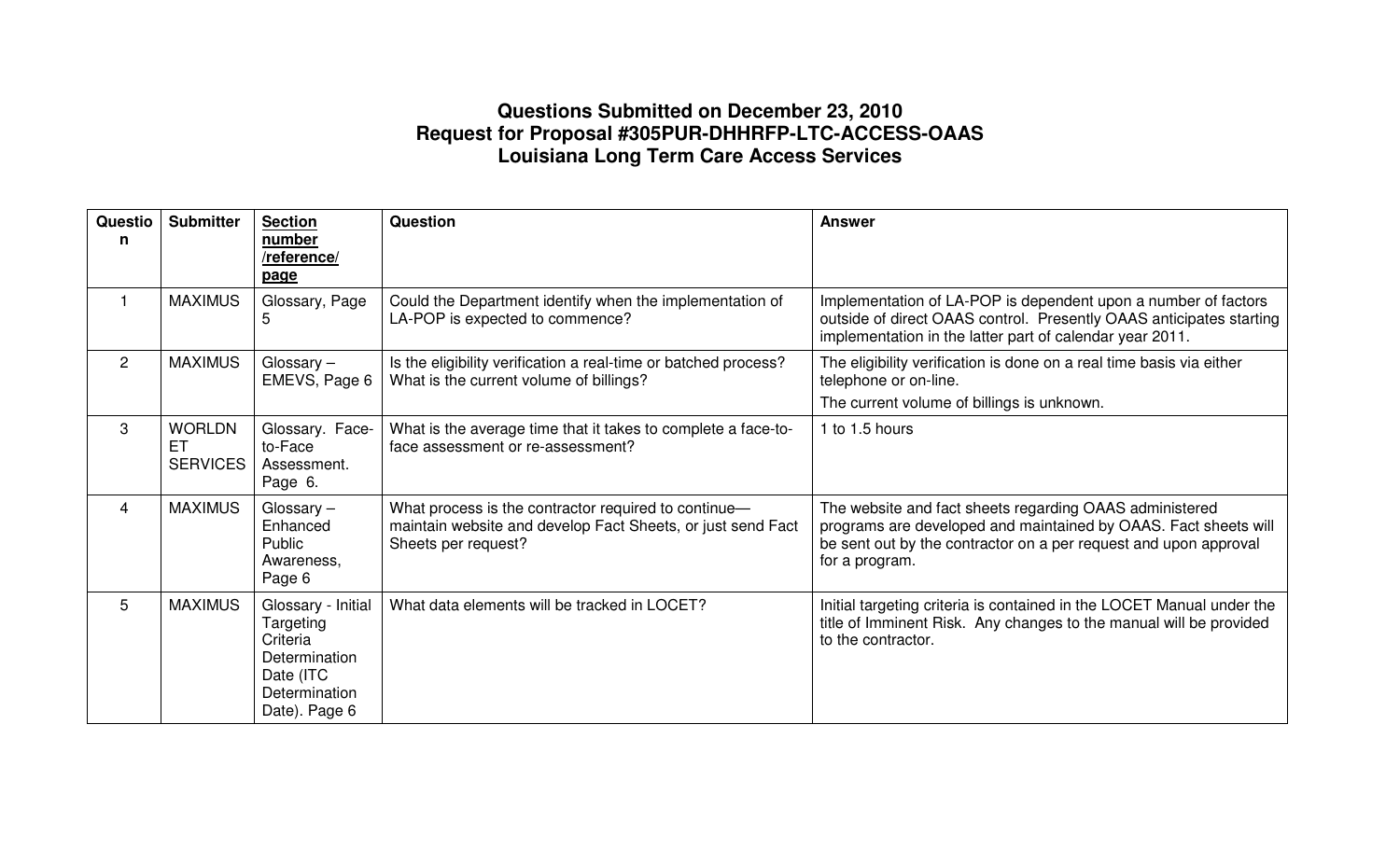| 6              | <b>MAXIMUS</b>                         | Glossary, Page       | Does the Department expect that the number of individuals<br>requesting and/or receiving personal care services would<br>change as a result of the replacement of the LT-PCS plan<br>with a state personal care service plan? | It is not known at this time.                                                                                                                                                                                                                                                                     |
|----------------|----------------------------------------|----------------------|-------------------------------------------------------------------------------------------------------------------------------------------------------------------------------------------------------------------------------|---------------------------------------------------------------------------------------------------------------------------------------------------------------------------------------------------------------------------------------------------------------------------------------------------|
| $\overline{7}$ | <b>MAXIMUS</b>                         | Glossary, Page       | Could the Department describe how the automated plan of<br>care is used in the care planning process for LT-PCS<br>participants?                                                                                              | The automated plan of care is an electronic version to house the<br>data and details of the client's plan of care.                                                                                                                                                                                |
| 8              | Amerigrou<br>р                         | Glossary, Page<br>10 | Will the Department please provide a schedule of the<br>planned development and implementation of the additional<br>Regional Single Point of Entry agencies?                                                                  | The contractor will be informed of possible implementation dates as<br>soon as they are determined.                                                                                                                                                                                               |
| 9              | <b>MAXIMUS</b>                         | .B.2, Page 13        | What is the roll out schedule for adding other regional<br>SPOEs?                                                                                                                                                             | The contractor will be informed of possible implementation dates as<br>soon as they are determined.                                                                                                                                                                                               |
| 10             | <b>MAXIMUS</b>                         | I.G, Page 14-15      | Could the Department confirm that the expected transition<br>period begins on 3/1/2010 and ends on 6/30/2010?                                                                                                                 | Transition activities may begin following the completion of a<br>contract and before 7/1/2011.                                                                                                                                                                                                    |
| 11             | <b>WORLDN</b><br>ET<br><b>SERVICES</b> | I.G, Page 14-15      | Will there be a transition period prior to or during<br>implementation?                                                                                                                                                       | Transition activities may begin following the completion of a<br>contract and before 7/1/2011.                                                                                                                                                                                                    |
| 12             | <b>WORLDN</b><br>ET<br><b>SERVICES</b> | I.G, Page 14-15      | Will you consider a "staggered" implementation for the<br>various regions throughout the state in order to ensure a<br>smooth transition and assist the state in implementing and<br>coordinating your activites?             | The contractor should complete a seamless statewide transition by<br>the beginning of the contract on 7/1/2011.                                                                                                                                                                                   |
| 13             | Amerigrou<br>р                         | Section II.A         | Would award of this contract preclude the winning vendor<br>from bidding on any future RFP for managed long term care<br>service that the State may issue in the future?                                                      | This will be dependent on the nature of this contract's services and<br>the nature of any now unknown future RFP.                                                                                                                                                                                 |
| 14             | <b>MAXIMUS</b>                         | II.A.1, Page 15      | Will the contractor be required to exchange data by electronic<br>interface with the Medicaid Eligibility system and/or MMIS?                                                                                                 | EMEVS can be accessed either telephonically or electronically to<br>confirm eligibility.<br>If MMIS/MEDS access and/or interfaces are approved by the<br>Department they will be provided to the contractor. The Contractor<br>must provide any data lines and software required (contractor must |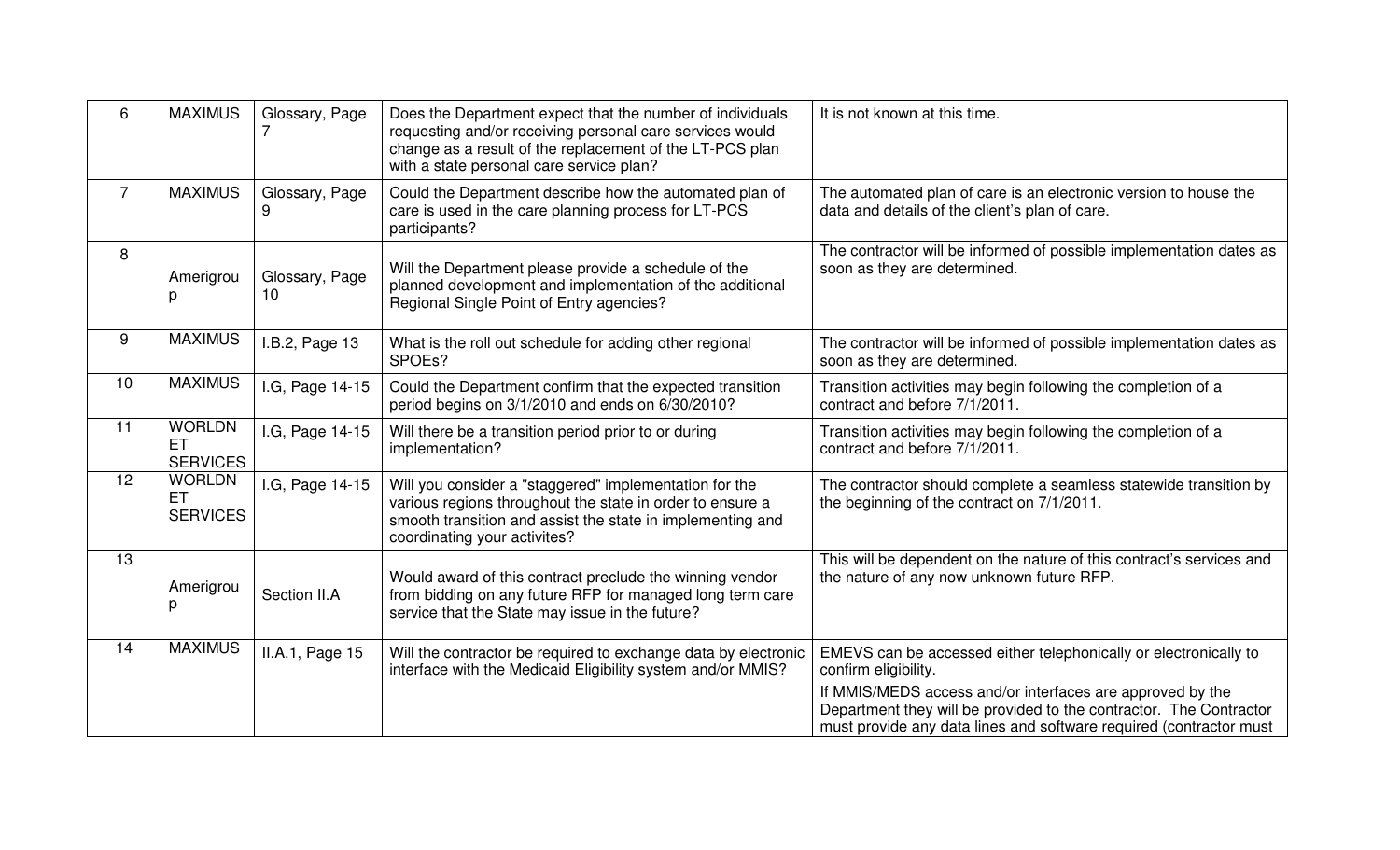|    |                |                                           |                                                                                                                                                                                                                                                                                                                                 | accept the file layout the fiscal intermediary contractor utilizes), and<br>all costs associated with any interface or access.                                                                                                                                                                                                                                                                                                                                                                                                                                                                                                                                                                                                    |
|----|----------------|-------------------------------------------|---------------------------------------------------------------------------------------------------------------------------------------------------------------------------------------------------------------------------------------------------------------------------------------------------------------------------------|-----------------------------------------------------------------------------------------------------------------------------------------------------------------------------------------------------------------------------------------------------------------------------------------------------------------------------------------------------------------------------------------------------------------------------------------------------------------------------------------------------------------------------------------------------------------------------------------------------------------------------------------------------------------------------------------------------------------------------------|
| 15 | <b>MAXIMUS</b> | II.A.3, Page 16                           | Could the Department clarify when it is necessary to<br>complete SPOE referrals by three-party phone transfer?                                                                                                                                                                                                                  | Calls regarding services for persons in Region 2 should be referred<br>to CAAA - SPOE (Region 2).                                                                                                                                                                                                                                                                                                                                                                                                                                                                                                                                                                                                                                 |
| 16 | <b>MAXIMUS</b> | II.B.1.1,<br><b>OUTCOME #1</b><br>Page 17 | Can a client be eligible for more than one OAAS program?                                                                                                                                                                                                                                                                        | Yes.                                                                                                                                                                                                                                                                                                                                                                                                                                                                                                                                                                                                                                                                                                                              |
| 17 | <b>MAXIMUS</b> | II.B.1.4,<br><b>OUTCOME #1</b><br>Page 17 | Under what circumstances will the contractor refer clients to<br>Medicaid eligibility for financial determination?                                                                                                                                                                                                              | If an LT-PCS requestor is not Medicaid eligible at the time he<br>contacts the contractor, he will be referred for Medicaid eligibility<br>prior to completion of the face to face home assessment. If a<br>nursing facility requestor is not Medicaid eligible at the time he<br>contacts the contractor, he will be referred for Medicaid eligibility<br>after completion of the LOCET.                                                                                                                                                                                                                                                                                                                                         |
| 18 | <b>MAXIMUS</b> | II.B.1.a, Page<br>18                      | Does the requirement of "no overnight travel" include a one-<br>day airline flight?                                                                                                                                                                                                                                             | No, a one day airline flight will not considered as an acceptable<br>alternative for "no overnight travel".                                                                                                                                                                                                                                                                                                                                                                                                                                                                                                                                                                                                                       |
| 19 | <b>ACS</b>     | II.B.1.a, pg. 18                          | Will OAAS please clarify that all calls must be handled by call<br>center staff in Louisiana rather than rolling to support centers<br>outside of the State?                                                                                                                                                                    | To order to receive any points in this criterion, the proposer must<br>not only provide the physical address of the call center, but must<br>provide convincing evidence in the proposal that the proposer<br>currently operates a call center at this location, and that this call<br>center will be utilized to provide the services described in the RFP if<br>proposer is chosen for award of the contract; or, if the proposer<br>does not currently operate a call center at this location, the<br>proposer must provide in the proposal a copy of an agreement with<br>the call center owner, acknowledging that an agreement exists for<br>this call center to be utilized in providing services described in the<br>RFP. |
| 20 | <b>MAXIMUS</b> | II.B.1.b, Page<br>18                      | The RFP requires the contractor to track "calls received by<br>area code and time of day, track timeliness of answered<br>calls, track quantity of abandoned calls, length of calls, origin<br>of calls by area code, parish where services are sought, type<br>of caller (client, family, friend or service provider), type of | Please see procurement library for current contractor's record of<br>inbound and outbound calls.                                                                                                                                                                                                                                                                                                                                                                                                                                                                                                                                                                                                                                  |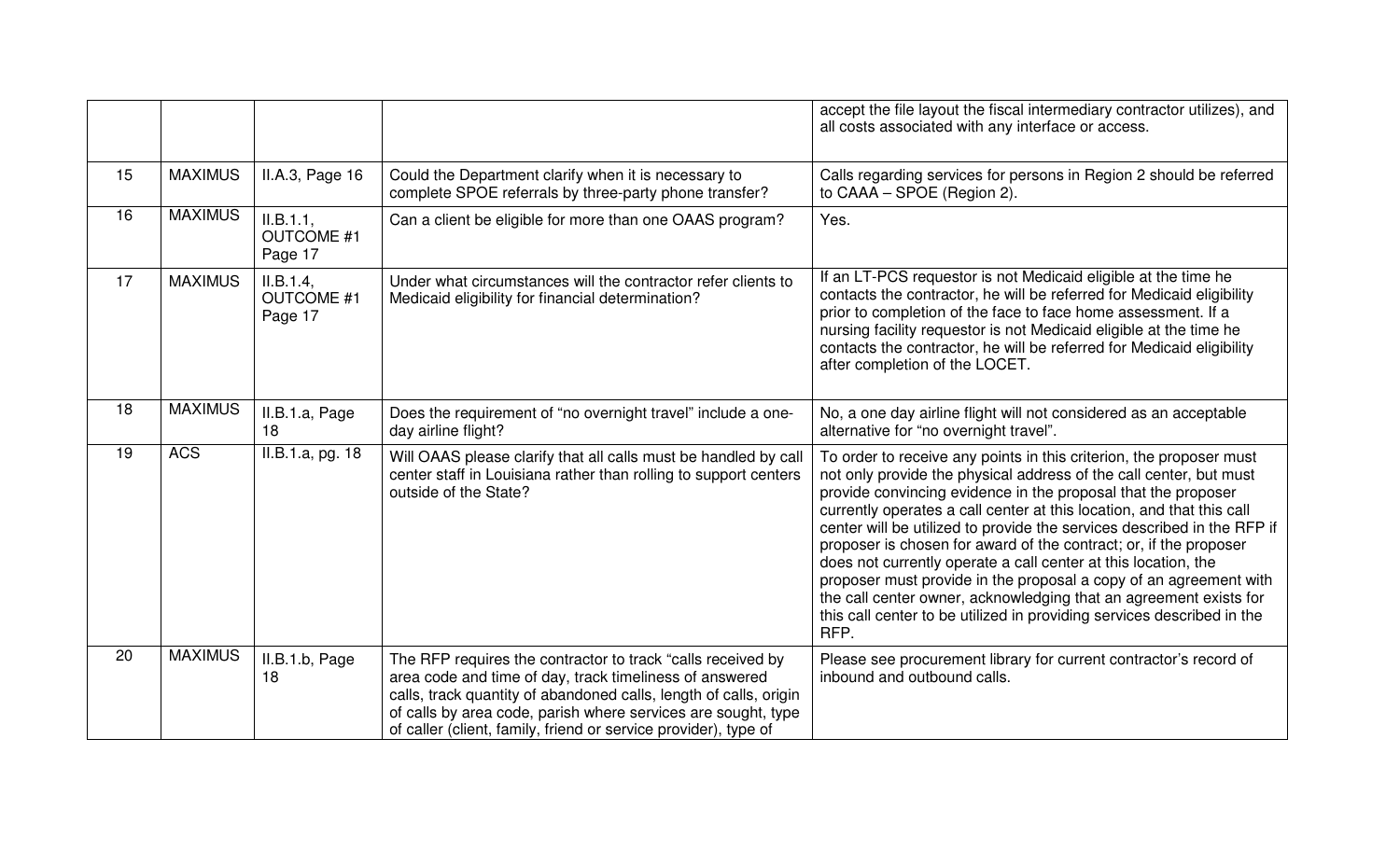|    |                         |                       | client seeking services (Medicaid or non-Medicaid), type of<br>information sought (information and referral, request for<br>services, complaint, status of service)," Can the Department<br>provide this information for the current contract, for a<br>representative time period? If only some of the elements<br>listed above are available, can they be provided to<br>prospective bidders?                                              |                                                                                                                      |
|----|-------------------------|-----------------------|----------------------------------------------------------------------------------------------------------------------------------------------------------------------------------------------------------------------------------------------------------------------------------------------------------------------------------------------------------------------------------------------------------------------------------------------|----------------------------------------------------------------------------------------------------------------------|
| 21 | <b>MAXIMUS</b>          | II.B.1.b, Page<br>18  | Can the Department provide an average call length for<br>inbound calls the Contractor should expect?                                                                                                                                                                                                                                                                                                                                         | The current contractor reports an average call length of 15-16<br>minutes.                                           |
| 22 | E Q Health<br>Solutions | 'll.A.7<br>pp. 20, 36 | 16 The Contractor will use OAAS approved software and<br>database systems. See Sections II.B.1.g and II.G. of this<br>RFP."<br>II.B.1.g. is entitled Provide program choice Information<br>II.G. is Fraud and Abuse<br>Will the Department please clarify if II.H, Technical<br>Requirements, is the appropriate section rather than II.G?<br>Will the Department please refer proposers to the correct<br>section (as opposed to II.B.1.g)? | See addendum Item #1.                                                                                                |
| 23 | <b>MAXIMUS</b>          | II.B.1.b, Page<br>18  | Is compliance with the 5% abandon rate measured on a daily<br>or monthly basis to determine compliance with the<br>requirement?                                                                                                                                                                                                                                                                                                              | Monthly.                                                                                                             |
| 24 | <b>MAXIMUS</b>          | II.B.1.d, Page<br>19  | Does the reference to "10 <sup>th</sup> day of the month" mean business<br>days or calendar days?                                                                                                                                                                                                                                                                                                                                            | Calendar days.                                                                                                       |
| 25 | <b>MAXIMUS</b>          | II.B.1.e. Page<br>19  | Under Contractor Reporting, please clarify if it is the<br>Contractor's system that maintains a record of Parish, type of<br>client, type of information sought, etc. or if a State system is<br>to be used for this purpose.                                                                                                                                                                                                                | The contractor's system will be used.                                                                                |
| 26 | <b>MAXIMUS</b>          | II.B.1.e, Page<br>19  | For clarification, callers who leave a message are considered<br>abandoned, even if their message is returned within the<br>contract standards?                                                                                                                                                                                                                                                                                              | Yes.                                                                                                                 |
| 27 | <b>MAXIMUS</b>          | II.B.1.f, Page 20     | Under Contractor Reporting, the Contractor is required to<br>track messages left after hours? Is the intention to exclude                                                                                                                                                                                                                                                                                                                    | It is expected that messages left after hours are tracked and that<br>messages left during the day are also tracked. |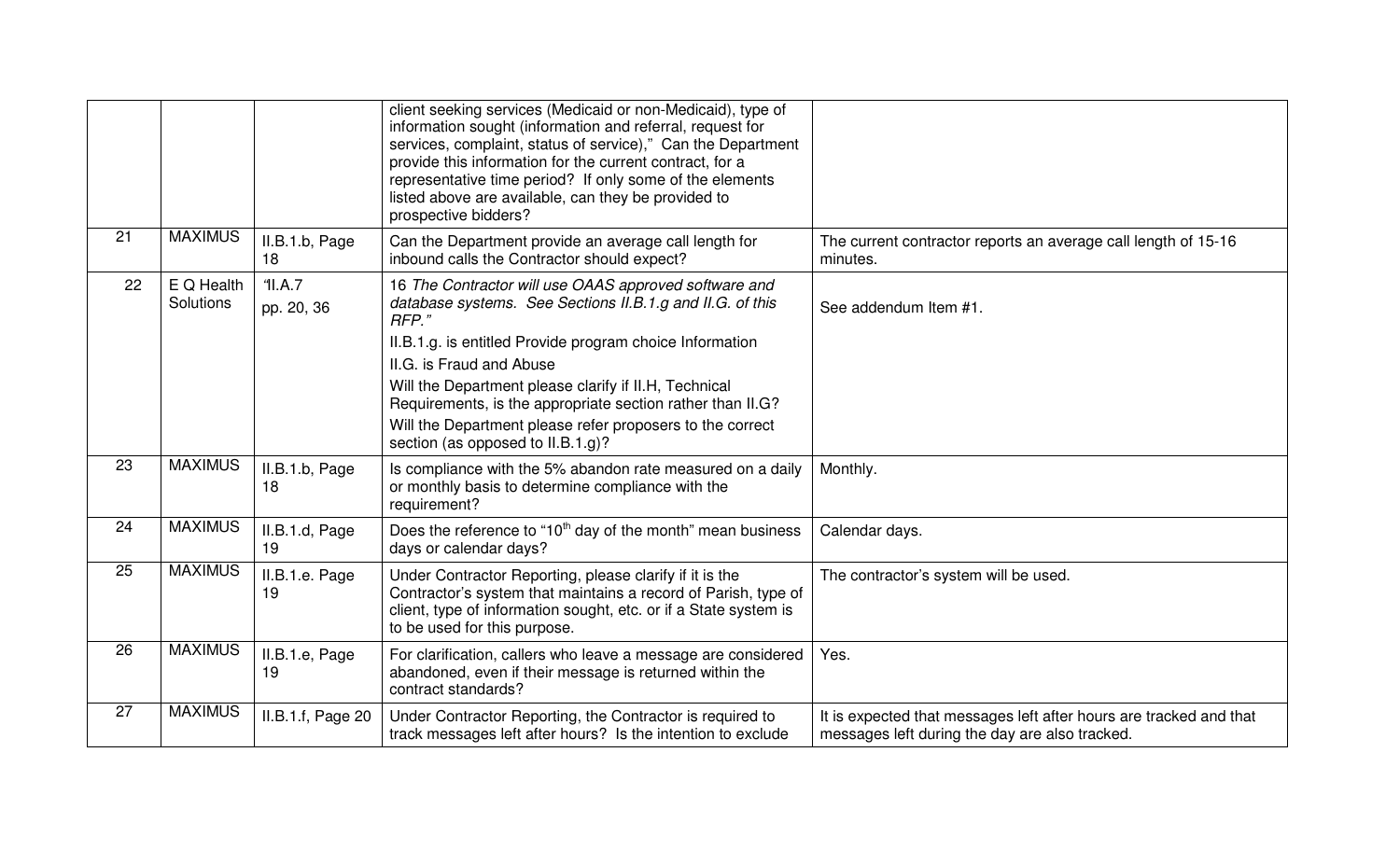|                 |                |                      | messages left during the work day?                                                                                                                                                            |                                                                                                                                                                                                                                                                                                                                               |
|-----------------|----------------|----------------------|-----------------------------------------------------------------------------------------------------------------------------------------------------------------------------------------------|-----------------------------------------------------------------------------------------------------------------------------------------------------------------------------------------------------------------------------------------------------------------------------------------------------------------------------------------------|
| 28              | <b>MAXIMUS</b> | II.B.1.g, Page<br>20 | Is there an existing repository of the information to be<br>provided over the phone? Is it in paper or electronic form<br>currently?                                                          | Information provided over the phone can be found on the OAAS<br>website, from approved scripts by the state, and by established<br>documents that are on the website.                                                                                                                                                                         |
| 29              | <b>MAXIMUS</b> | II.B.1.h, Page<br>20 | Does the comprehensive database described here currently<br>exists? If it does, will it be accessible to the selected<br>Contractor?                                                          | See page 20, B.1.H, "contractor shall obtain or develop and<br>maintain an up-to-date statewide comprehensive data base"                                                                                                                                                                                                                      |
| 30              | <b>MAXIMUS</b> | II.B.1.h. Page<br>20 | What is the department's established frequency for updating<br>the database?                                                                                                                  | It must be updated frequently enough to ensure that the referrals<br>made are to valid, current providers of services.                                                                                                                                                                                                                        |
| 31              | <b>MAXIMUS</b> | II.B.1.h, Page<br>20 | Will the state provide a download file with the information<br>available on the Louisiana Answers web site?                                                                                   | No, the Louisiana Answers website is not under the auspices of<br>OAAS. The Governor's Office of Elderly Affairs maintains that<br>website.                                                                                                                                                                                                   |
| $\overline{32}$ | <b>MAXIMUS</b> | II.B.1.i, Page 20    | How long are the calls referred to the Regional SPOEs?                                                                                                                                        | This question is unclear. Calls referred to Regional SPOEs will be<br>performed for the duration of this contract. The length of calls are<br>dependent upon the nature of the calls.                                                                                                                                                         |
| 33              | <b>MAXIMUS</b> | II.B.1.i, Page 21    | How will the standards be handled if the SPOE cannot be<br>reached for reasons beyond the control of the Contractor?                                                                          | They will not be considered as live transfers, but will be counted in<br>the total number of calls referred.                                                                                                                                                                                                                                  |
| 34              | <b>MAXIMUS</b> | II.B.1.j, Page 21    | The RFP says that outgoing mail is 3-6 times the number of<br>clients. Can the Department provide bidders with information<br>on the quantities and types of mail sent monthly?               | This information can be obtained by use of Attachment VI, Activity<br>Counts and addendum #7.                                                                                                                                                                                                                                                 |
| 35              | <b>MAXIMUS</b> | II.B.1.j, Page 21    | Can the department provide information on what is included<br>in each mailing? Is it a simple letter or are there any inserts<br>expected?                                                    | Presently, and depending on the letter, inserts may accompany a<br>letter. Inserts may include plans of care and copies of the MDS<br>assessment.                                                                                                                                                                                             |
| 36              | <b>MAXIMUS</b> | II.B.1.j, Page 21    | Will bidders be required to provide correspondence in<br>languages other than English? If so, which languages will be<br>covered, and what are the approximate proportions?                   | Yes, at the onset of the contract, contractor must be able to provide<br>documents in Spanish and Vietnamese as well as English will be<br>required at the onset of the contract; 5% population threshold<br>thereafter for other languages encountered. Please see page 8 of<br>RFP, Multi-lingual Requirements, for additional information. |
| 37              | <b>MAXIMUS</b> | II.B.1.j, Page 21    | The RFP says "The contractor will be responsible for costs,<br>compilation, and distribution of printed materials described as<br>"written information" and "Freedom of Choice." What is this | Written information will include such publications as fact sheets,<br>decision letters, appointment letters, and other information which is<br>prescribed by OAAS program rules and requirements. Freedom of                                                                                                                                  |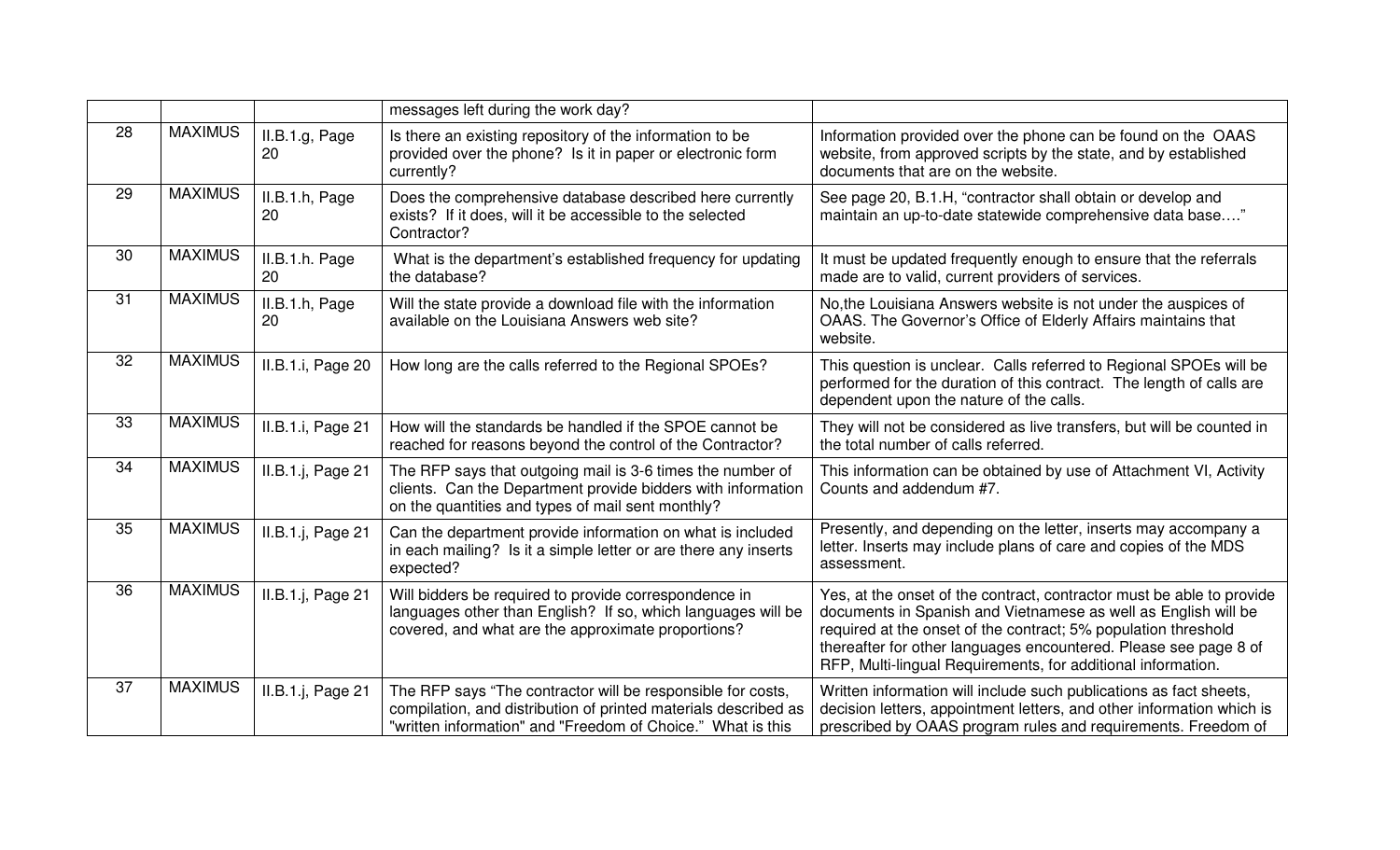|                 |                |                                | referring to?                                                                                                                                                                                                                                                             | Choice is a listing of current, qualified providers of services the<br>client is requesting.                                                                                                                                                                                                                                             |
|-----------------|----------------|--------------------------------|---------------------------------------------------------------------------------------------------------------------------------------------------------------------------------------------------------------------------------------------------------------------------|------------------------------------------------------------------------------------------------------------------------------------------------------------------------------------------------------------------------------------------------------------------------------------------------------------------------------------------|
| 38              | <b>MAXIMUS</b> | II.B.1.k. Page.<br>21          | The RFP requires that: "The contractor will be responsible for<br>ensuring that all appropriate correspondence is printed in a<br>timely manner" Is the correspondence generated by the<br>State systems, or must the contractor's system generate the<br>correspondence? | Until the state's OPTS system is fully operationalized, the contractor<br>will be required to generate some correspondence. For the<br>correspondence which is functional in the OPTS system on<br>07/01/2011, the contractor will be required to utilize those items<br>within OPTS.                                                    |
| 39              | <b>MAXIMUS</b> | II.B.1.k. Page.<br>21          | If correspondence is generated by OPTS, what types of<br>notices are generated?                                                                                                                                                                                           | It is expected that, at the beginning of this contract, OPTS will<br>generate all LOCET decision notices, and appointment letters.<br>Since it is still under development there may be more letters which<br>OPTS will generate.                                                                                                         |
| 40              | <b>MAXIMUS</b> | II.B.1.k, Page<br>21           | Could the Department provide a list of all correspondence<br>that the contractor is required to print and send?                                                                                                                                                           | Please see Answers #35 and #38.                                                                                                                                                                                                                                                                                                          |
| 41              | <b>MAXIMUS</b> | II.B.2. Outcome<br>#2, Page 22 | How many LTC-AS requests should the Contractor expect to<br>receive monthly? Is this equivalent to the "Est. number of<br>LOCET's initiated for LTPCS/ADHC/EDA" in Attachment VI?                                                                                         | The contractor will not only receive LOCET requests as noted in<br>Attachment VI, but will field calls from requestors who are not<br>outrightly eligible for OAAS services and who need to be referred to<br>other agencies.                                                                                                            |
| 42              | <b>MAXIMUS</b> | II.B.2.a-b, Page<br>22         | How many, or what proportion, of requestors are referred to<br>Medicaid, are in hospitals or in Adult or Elderly Protective<br>Services?                                                                                                                                  | Proportions cannot be determined; allowance may be made for<br>longer time for case to be completed due to a referral to medicaid<br>for eligibility which will be determined on a case by case basis.                                                                                                                                   |
| 43              | <b>MAXIMUS</b> | II.B.2.b, Page<br>22           | Is the LOCET screening performed only if requestor is<br>already eligible for Medicaid?                                                                                                                                                                                   | The LOCET can be performed regardless of Medicaid eligibility.                                                                                                                                                                                                                                                                           |
| 44              | <b>MAXIMUS</b> | II.B.2.c, Page<br>23           | What proportion of LOCET clients are denied?                                                                                                                                                                                                                              | 3%                                                                                                                                                                                                                                                                                                                                       |
| 45              | <b>MAXIMUS</b> | II.B.2.c. Page<br>23           | Does LOCET include assessment or scoring tools that<br>automate the eligibility decisions or provide support to the<br>assessor who is making a decision manually?                                                                                                        | The LOCET algorithms within the OPTS software automate the<br>level of care eligibility decision. Part 1 of the ITC decision is also<br>automated. If the ITC requirement is not met within Part 1, the Part<br>2 ITC decision is made manually upon review of Medical<br>Deterioration documentation (See LOCET Manual, Imminent Risk). |
| $\overline{46}$ | <b>MAXIMUS</b> | II.B.2.d, Page<br>23           | What proportion of LOCET clients requesting LT-PCS will<br>require a Medical Deterioration Review? Is this equivalent to<br>"Est. Number of Medical Determination (imminent risk) letters                                                                                 | Yes, the estimated number of medical determination letters sent in<br>Attachment VI represents the number of medical deterioration<br>determinations which will were required.                                                                                                                                                           |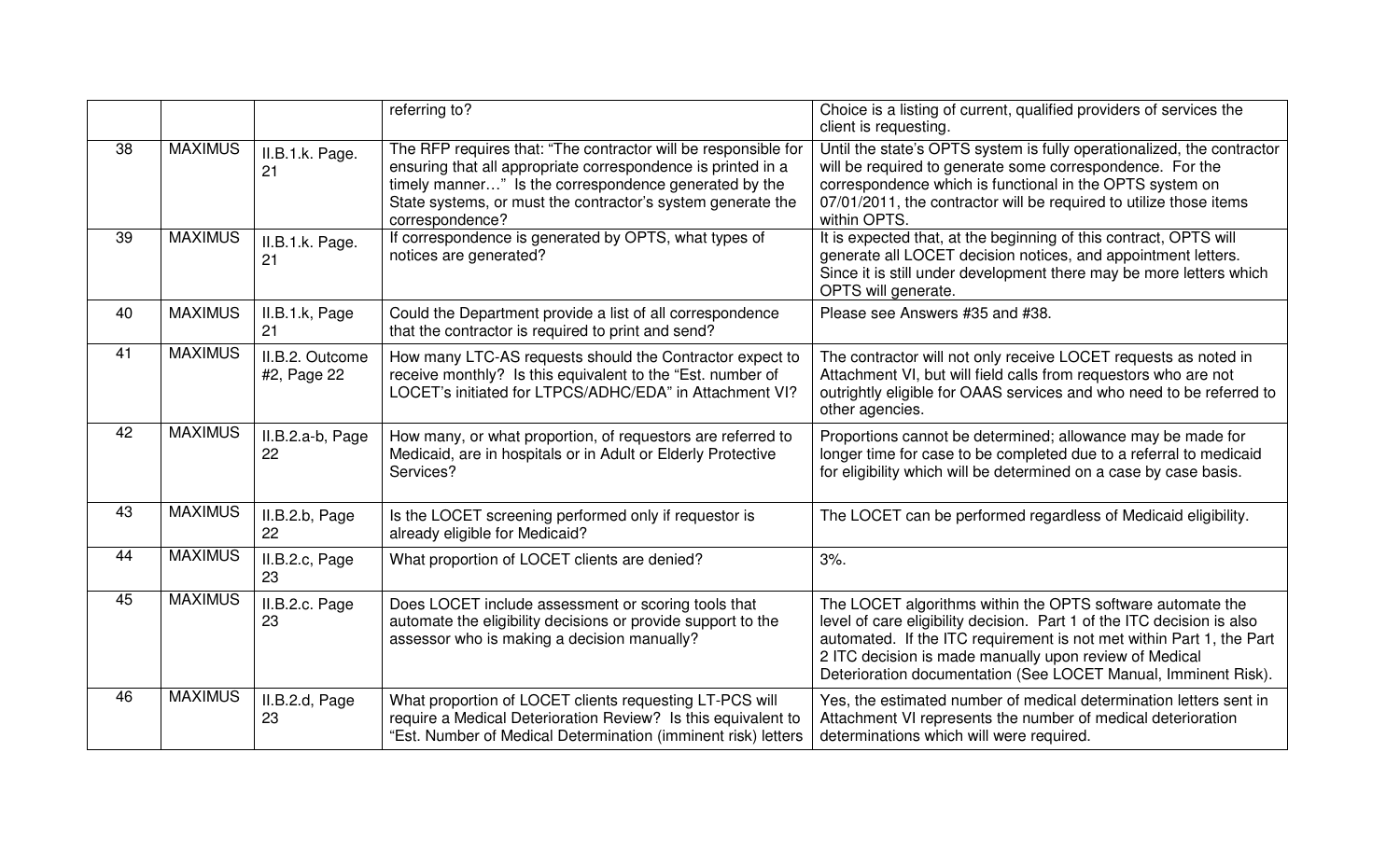|    |                |                      | sent" listed in Attachment VI?                                                                                                                                                                                                                                                                                                                                                     |                                                                                                                                                                                                                                                                      |
|----|----------------|----------------------|------------------------------------------------------------------------------------------------------------------------------------------------------------------------------------------------------------------------------------------------------------------------------------------------------------------------------------------------------------------------------------|----------------------------------------------------------------------------------------------------------------------------------------------------------------------------------------------------------------------------------------------------------------------|
| 47 | <b>MAXIMUS</b> | II.B.2.c, Page<br>23 | Does the screening for Initial Targeting Criteria take place as<br>a part of the LOCET telephone administration process, or is<br>this a separate process requiring additional document<br>review?                                                                                                                                                                                 | Part 1 of the ITC screening takes place as part of the telephone<br>LOCET Process. If ITC is not met in Part 1, the Medical<br>Deterioration review process must take place, which is designated<br>as Part 2 of the ITC process. (See LOCET Manual, Imminent Risk.) |
| 48 | <b>MAXIMUS</b> | II.B.2.c. Page<br>23 | How much time is allotted to receive the physician<br>statement?                                                                                                                                                                                                                                                                                                                   | The Medical Deterioration documentation must be received within<br>30 days of the mailed request.                                                                                                                                                                    |
| 49 | <b>MAXIMUS</b> | II.B.2.d, Page<br>23 | Could the Department provide the number of medical<br>deterioration reviews completed by the current contractor<br>from January - June 2010?                                                                                                                                                                                                                                       | The following are the meds dets reports completed for the following<br>months:<br>Jan 10-79; Feb10-92; Mar 10-100; April - 82: May 10-79; June 10-<br>80.                                                                                                            |
| 50 | <b>MAXIMUS</b> | II.B.3.a, Page<br>24 | How long does the LT-PCS assessment take to perform, on<br>average?                                                                                                                                                                                                                                                                                                                | Approximately 1-1.5 hours                                                                                                                                                                                                                                            |
| 51 | <b>MAXIMUS</b> | II.B.2.g. Page<br>24 | "Contractor will share updated information electronically with<br>certain entities as specified by OAAS. Contractor must share<br>information with the registry contractor, regional single entry<br>point agencies (e.g., for transfer of client information) and<br>others required by OAAS." Please specify the other<br>agencies and total number of interfaces.               | All currently known agencies have been named. In the event that<br>future changes are made in processes, additional entities will be<br>named when they are identified.                                                                                              |
| 52 | <b>MAXIMUS</b> | II.B.2.h, Page<br>24 | Does the monthly reporting of demographic updates included<br>itemized changes (i.e., each person's change of address) or<br>the number of changes made in the OPTS?                                                                                                                                                                                                               | The number of changes made in OPTS and the timeliness in which<br>these are communicated with the registry contractor.                                                                                                                                               |
| 53 | <b>MAXIMUS</b> | II.B.2.h. Page<br>24 | Is the provision of demographic information to the registry<br>contractor accomplished through an electronic interface or a<br>paper-based process?                                                                                                                                                                                                                                | OAAS anticipates it will be an electronic process.                                                                                                                                                                                                                   |
| 54 | <b>MAXIMUS</b> | II.B.2.h Page 24     | The RFP states, "Upon learning new client contact<br>information, contractor shall update OAAS Participant<br>Tracking System (OPTS) within one business day and<br>contact registry contractor within two business days." Does<br>OPTS have the ability to store multiple address and phone<br>records for each client (residence vs mailing address, home<br>versus cell phone)? | OPTS does have the capability to store multiple address and phone<br>records for each client (residence vs mailing address, home versus<br>cell phone).                                                                                                              |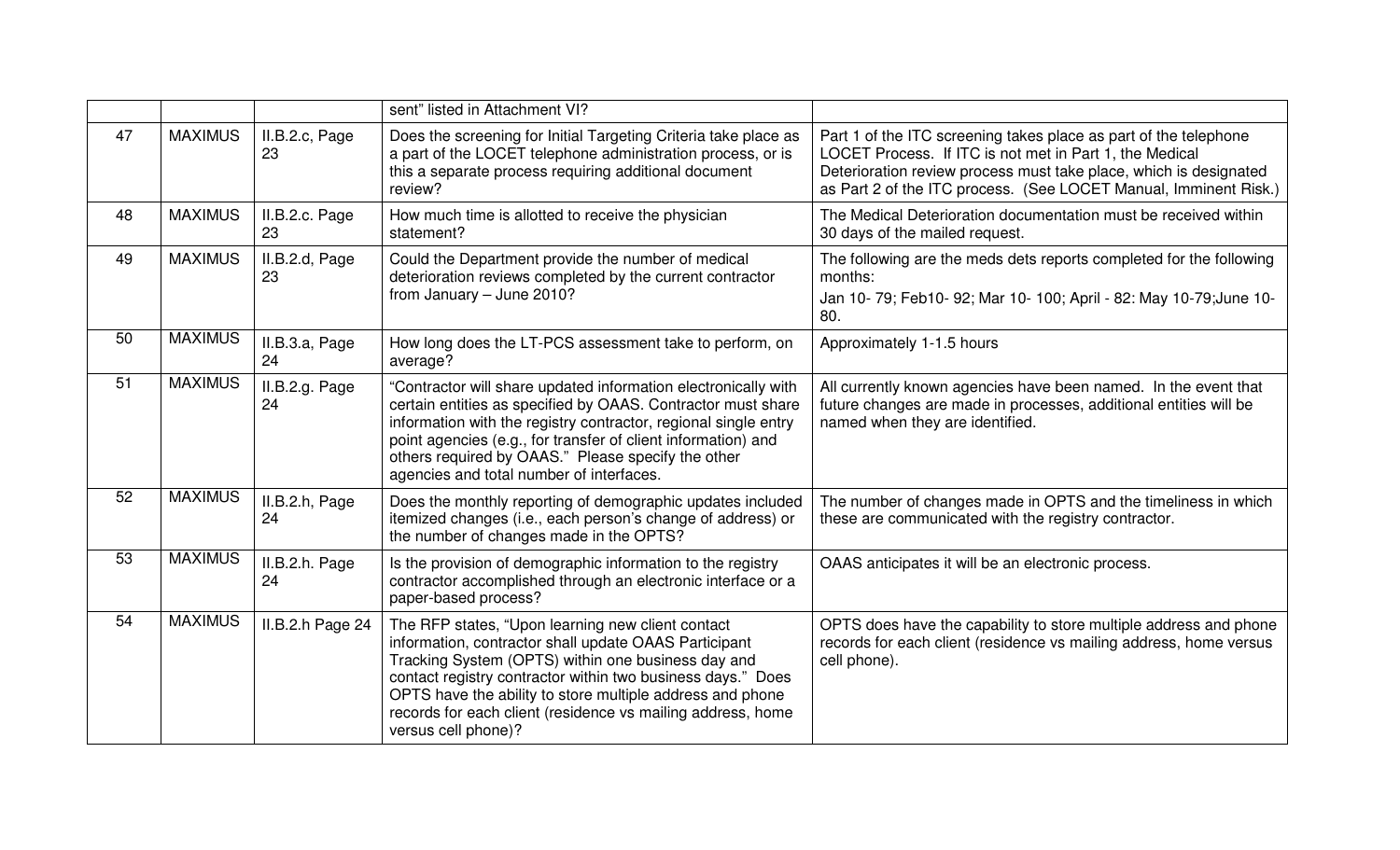| 55 | <b>MAXIMUS</b> | II.B.2.h Page 24                                    | The RFP states, "Upon learning new client contact<br>information, contractor shall update OAAS Participant<br>Tracking System (OPTS) within one business day and<br>contact registry contractor within two business days." Are the<br>updates to OPTS and registry contractor electronic Interfaces<br>or manual entries in the associated systems? | Please see answer #53.                                                                                                                                                                                                                                                                                  |
|----|----------------|-----------------------------------------------------|-----------------------------------------------------------------------------------------------------------------------------------------------------------------------------------------------------------------------------------------------------------------------------------------------------------------------------------------------------|---------------------------------------------------------------------------------------------------------------------------------------------------------------------------------------------------------------------------------------------------------------------------------------------------------|
| 56 | <b>MAXIMUS</b> | II.B.3.a, Face-<br>to-face<br>Assessments,<br>P. 25 | The assessments deliverables list mentions the LOCET<br>screening decision, but not the MDS-HC decision. Is there a<br>deliverable for this?                                                                                                                                                                                                        | Item II.B.3.a. on pages 24 - 25 refers to the timeliness of the MDS-<br>HC face-to-face assessment in relation to the date the LOCET<br>screening was completed. These deliverables do not refer to the<br>LOCET screening decision. Item II.B.3.e. refers to the timeliness of<br>the MDS-HC decision. |
| 57 | <b>MAXIMUS</b> | II.B.3.b, Page<br>25                                | Does the Department anticipate whether the assessments for<br>LA-POP will be longer than for LT PCS? If so, by how<br>much?                                                                                                                                                                                                                         | No, it is not anticipated to be longer.                                                                                                                                                                                                                                                                 |
| 58 | <b>MAXIMUS</b> | II.B.3.c, Page<br>25                                | Is the 95% standard applied only to those interested in LA-<br>POP? In other words, will clients who are not interested in<br>LA-POP count against the Contractor when measuring this<br>standard?                                                                                                                                                  | The 95% standard is only applied only to those interested in<br>LAPOP.                                                                                                                                                                                                                                  |
| 59 | <b>MAXIMUS</b> | II.B.3.c, Page<br>25                                | Approximately how long does the Department expect the LA-<br>POP Self-Direction Assessment will take to complete?                                                                                                                                                                                                                                   | This is a one -page assessment completed by the client and is not<br>expected to take more than 5 to 10 minutes.                                                                                                                                                                                        |
| 60 | <b>MAXIMUS</b> | II.B.3.c, Page<br>25                                | Please share the instrument used for the Self-Direction<br>Assessment?                                                                                                                                                                                                                                                                              | Please see the Procurement Library.                                                                                                                                                                                                                                                                     |
| 61 | <b>MAXIMUS</b> | II.B.3.c, Page<br>25                                | Does the department intend to provide an electronic system<br>to complete the Self-Direction Assessment?                                                                                                                                                                                                                                            | At the present this is not an electronic assessment. Time lines for<br>establishing electronic systems for tools are not yet established.                                                                                                                                                               |
| 62 | <b>MAXIMUS</b> | II.B.4.a, Page<br>26                                | Could the Department confirm that plans of care for LT-PCS<br>and LA-POP are to be developed for all clients receiving<br>face-to-face assessments, as opposed to only for clients<br>determined eligible using the MDS-HC instrument?                                                                                                              | See addendum item #2.                                                                                                                                                                                                                                                                                   |
| 63 | <b>MAXIMUS</b> | II.B.4.a, Page                                      | Is the hardcopy of the plan of care that is provided to the<br>client during the face-to-face home visit an initial draft of the                                                                                                                                                                                                                    | Yes, it would be considered to be an initial draft. If changes are<br>made during the completion of the final draft, that final draft must be                                                                                                                                                           |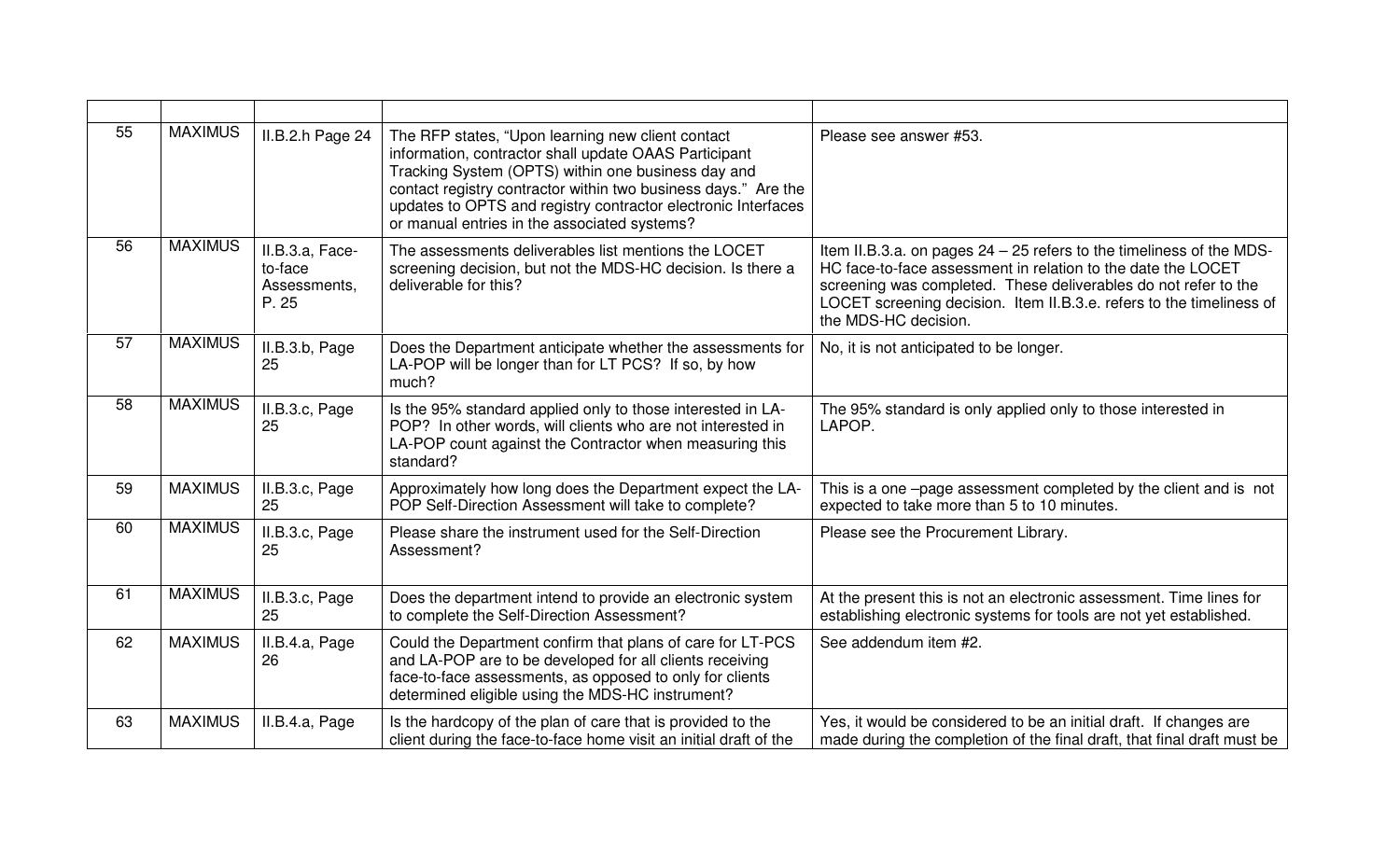|    |                                   | $\overline{26}$       | plan as opposed to a final version of the plan, since 95% of<br>plans of care must be completed within one business day of<br>the face-to-face assessment visit and 100% of plans of care<br>must be developed within 5 business days of the face-to-face<br>assessment visit?                                                                                             | also be provided to the client.                                                                                                                                                                                             |
|----|-----------------------------------|-----------------------|----------------------------------------------------------------------------------------------------------------------------------------------------------------------------------------------------------------------------------------------------------------------------------------------------------------------------------------------------------------------------|-----------------------------------------------------------------------------------------------------------------------------------------------------------------------------------------------------------------------------|
| 64 | <b>MAXIMUS</b>                    | II.B.4.a. Page<br>26  | Is the plan of care done through an online application? If<br>yes, it is it part of the State's software or that of the<br>Contractor?                                                                                                                                                                                                                                     | Yes, This is an online application and part of the state's software.                                                                                                                                                        |
| 65 | <b>MAXIMUS</b>                    | II, B.4.c, Page<br>27 | Could the Department clarify for which program(s) the Plan of<br>Care must be sent to the Provider and Department Fiscal<br>Intermediary and/or registry contractor?                                                                                                                                                                                                       | See addendum item #3.                                                                                                                                                                                                       |
| 66 | E Q Health<br>Solutions           | II.B.<br>B.4.D P. 27  | Can the state clarify item, "B.4.c. Distribute Plan of Care for<br>non-LA-POP and non-LT-PCS requestors." If the individuals<br>are not enrolling in LA-POP or LT-PCS, for which programs<br>would the LTC-AS be preparing a plan of care? Could the<br>state also clarify the role of the "registry contractor" including<br>how the LTC-AS would be interacting with it? | See addendum item #3.<br>The registry contractor will obtain information from the LTCAS<br>contractor for use and maintenance of the waiver registries.                                                                     |
| 67 | <b>MAXIMUS</b>                    | II.B.4.d, Page<br>27  | In what format will the Plan of Care be electronically<br>submitted to the Medicaid fiscal agent and/or registry<br>contractor? Please clarify when each agency would receive<br>the data.                                                                                                                                                                                 | The POC is an electronic Word document. It is to be printed and<br>mailed to the provider and department fiscal intermediary and / or<br>registry contractor within 3 days of the confirmation of services<br>availability. |
| 68 | <b>MAXIMUS</b>                    | II.B.4.e, Page<br>28  | How long do reassessments typically take?                                                                                                                                                                                                                                                                                                                                  | Generally 1-1.5 hours                                                                                                                                                                                                       |
| 69 | Independe<br>nt Living<br>Systems | B.4.f.; p. 28         | Contractor will follow-up by phone with client to confirm<br>services were initiated after issuance of Prior Authorization<br>by registry contractor or Medicaid Fiscal Intermediary. What<br>is the "prior Authorization" activity count that will require<br>follow up?                                                                                                  | Prior authorization will be issued by the registry contractor. 100% of<br>prior authorizations will require follow-up. Refer to activity counts for<br>initial and reassessment MDS-HC's on pages 69-71.                    |
| 70 | Independe<br>nt Living<br>Systems | $C.1$ .; p. 31        | Additional Tasks - Client Monitoring. What is the volume of<br>clients you anticipate in each of the 3 years?                                                                                                                                                                                                                                                              | The bidder should refer to Attachment VI, Activity Counts, estimated<br>number of active care plans for LT-PCS only recipients for each of<br>the 3 years, pp. 69-71 of RFP. Also see addendum #7.                          |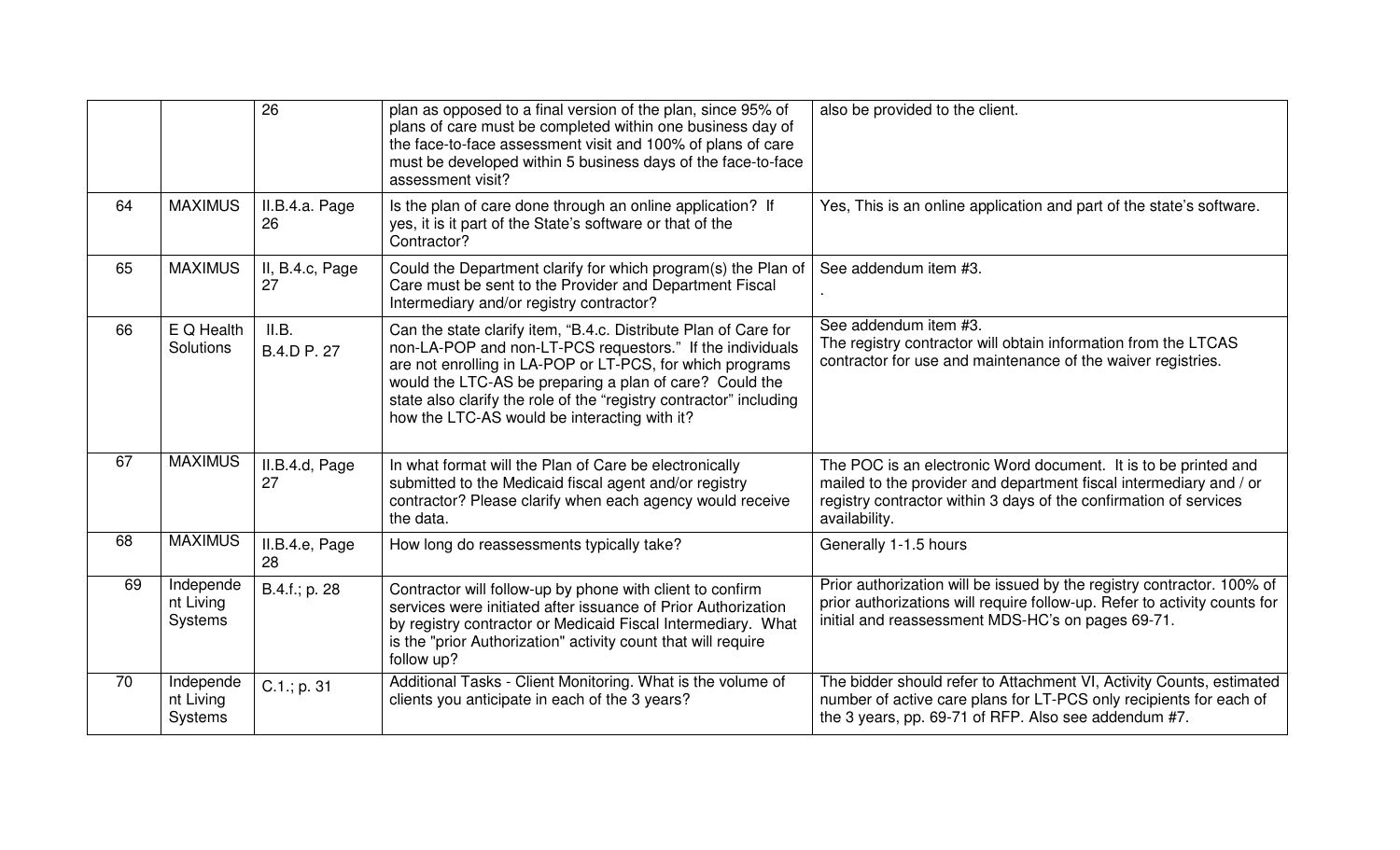| $\overline{71}$ | $E$ Q Health<br>Solutions | II.B .5.c. Page<br>29<br><b>B.5.c. Page 29</b> | Can the state provide clarity regarding the parameters for<br>selecting a representative sample for items B.5.c and d? For<br>example, would a 90% confidence level and +/-10% margin<br>of error be appropriate?                                                                                                                                                                                                                                                                                                                                                                                                                                                                                                                                                                                                                                                                                                                                                                      | The parameters for selecting a representative sample for items<br>B.5.c. and d. are a 95% confidence level and +/- 5% margin of<br>error.                                                                                                                          |
|-----------------|---------------------------|------------------------------------------------|----------------------------------------------------------------------------------------------------------------------------------------------------------------------------------------------------------------------------------------------------------------------------------------------------------------------------------------------------------------------------------------------------------------------------------------------------------------------------------------------------------------------------------------------------------------------------------------------------------------------------------------------------------------------------------------------------------------------------------------------------------------------------------------------------------------------------------------------------------------------------------------------------------------------------------------------------------------------------------------|--------------------------------------------------------------------------------------------------------------------------------------------------------------------------------------------------------------------------------------------------------------------|
| 72              | <b>MAXIMUS</b>            | II.B.5.f, Page 30                              | Could the Department provide the number of complaints<br>received by the current contractor from January – June 2010,<br>by type of complaint?                                                                                                                                                                                                                                                                                                                                                                                                                                                                                                                                                                                                                                                                                                                                                                                                                                         | Jan 10- 41; Feb 10 17; Mar10 - 29; April 10- 37; May10 - 35; Jime<br>10 -7. Types of complaints are not available.                                                                                                                                                 |
| 73              | E Q Health<br>Solutions   | II.C.1 Page 31                                 | The state includes the following optional task: "OAAS may<br>consider expanding those functions to include on-going client<br>monitoring (monthly telephone contacts and quarterly client<br>visits) as part of its quality management system. If OAAS<br>decides to expand assessor duties, the Contractor will be<br>required to contact clients each month by telephone and to<br>visit on-site with clients on a quarterly basis. The purpose of<br>these contacts shall be for the Contractor to verify that<br>services are continuing as described in the client's current<br>Plan of Care." This task appears to be duplicative of services<br>being requested under the scope of another RFP,<br>RFP #305PUR-DHHRFP-WCS-MVA. Given that the state<br>is bidding this other contract, is it still interested in obtaining<br>proposals and costs on this optional task? If so, how does<br>the state envision that the two efforts would or would not<br>relate to each other? | The two RFPs are two separate efforts.                                                                                                                                                                                                                             |
| 74              | <b>ACS</b>                | II.C, pg. 31 - 32                              | To ensure all bidders price the appropriate scope of work,<br>please provide the following information to further define the<br>additional tasks noted in this section of the RFP.<br>What is the anticipated implementation date of the LAPOP<br>program? What is the anticipated initial number of<br>participants, and what is the anticipated number of<br>participants yearly thereafter? What tasks are included in the<br>Scope of Work for the LAPOP program during the monthly<br>phone calls and quarterly site visit? What criteria will be<br>used to determine successful fiscal management of the<br>service provider? What actions need to be taken upon                                                                                                                                                                                                                                                                                                                | Implementation of LA-POP is dependent upon a number of factors<br>outside of direct OAAS control. Presently OAAS anticipates starting<br>implementation in the latter part of calendar year 2011. Other items<br>will be determined upon implementation of LA-POP. |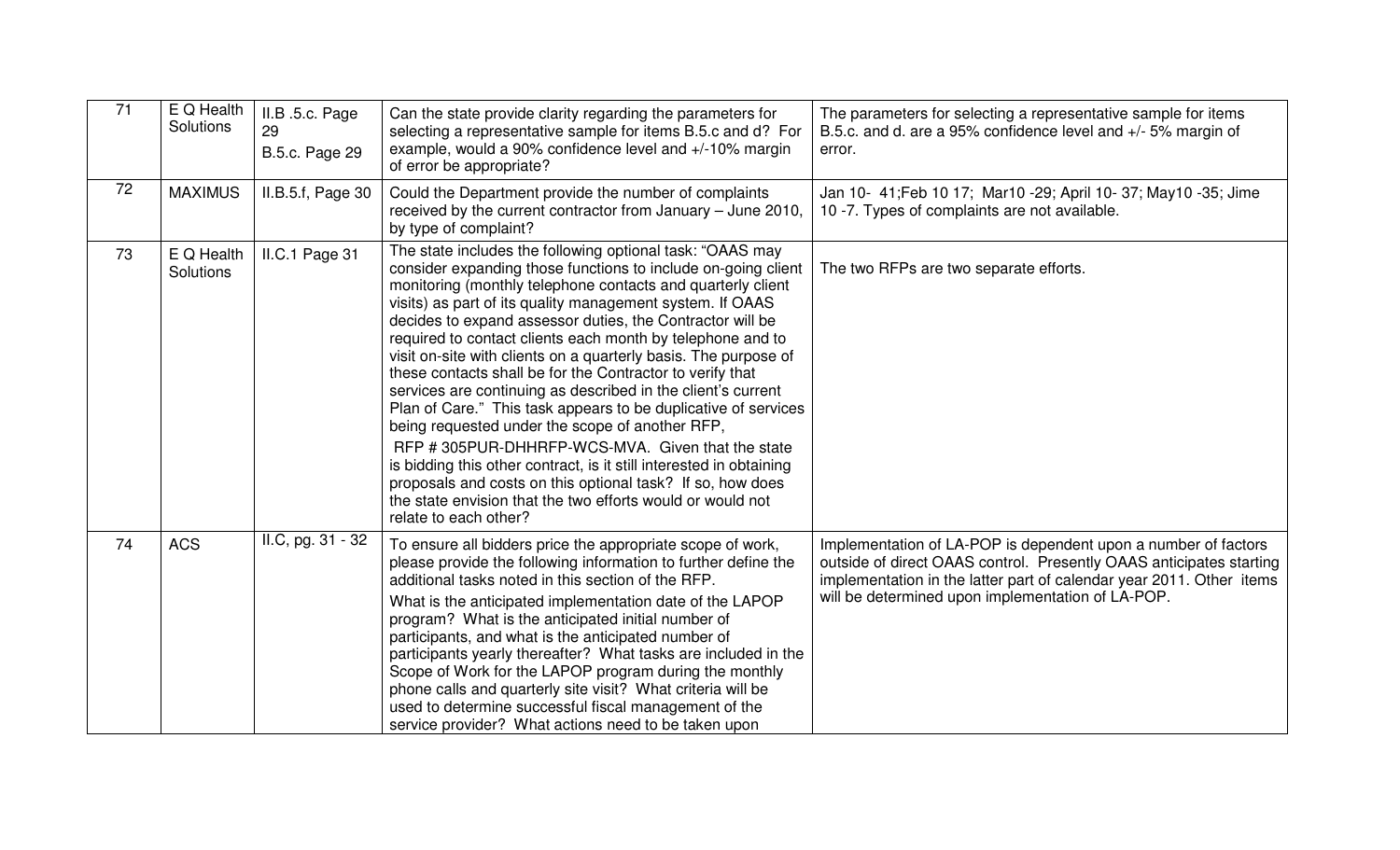|    |                                          |                                                                             | discovery of failure to be successful with fiscal management<br>of the provider?                                                                                                                                                                                                                                              |                                                                                                                                                                                                                                                                                                                                                        |
|----|------------------------------------------|-----------------------------------------------------------------------------|-------------------------------------------------------------------------------------------------------------------------------------------------------------------------------------------------------------------------------------------------------------------------------------------------------------------------------|--------------------------------------------------------------------------------------------------------------------------------------------------------------------------------------------------------------------------------------------------------------------------------------------------------------------------------------------------------|
| 75 | Independe<br>nt Living<br><b>Systems</b> | $C.2$ .; p. 32                                                              | Additional Tasks - Client Monitoring with Fiscal Oversight for<br>LA-POP Recipients. What is the volume of clients you<br>anticipate in each of the 3 years?                                                                                                                                                                  | Generally 10-13% of clients will choose the option for Self Direction.                                                                                                                                                                                                                                                                                 |
| 76 | <b>MAXIMUS</b>                           | D. Page. 32                                                                 | The RFP requires that "Upon termination of contracted<br>services, all equipment purchased under this agreement shall<br>revert to the State." Please provide an inventory of<br>equipment, if any, which would be available from the<br>previous contractor to use on this current contract by the new<br>Contractor.        | Please refer to the procurement library for a copy of the most recent<br>inventory.                                                                                                                                                                                                                                                                    |
| 77 | <b>MAXIMUS</b>                           | D, Page 32                                                                  | RFP states that "Upon termination of contracted services, all<br>equipment purchased under this agreement shall revert to<br>the State". Would the Department please expand on what is<br>included in this statement? Do purchased equipment such as<br>computers, servers, office equipment, etc fall into this<br>category? | Yes.                                                                                                                                                                                                                                                                                                                                                   |
| 78 | <b>MAXIMUS</b>                           | D, Page 32                                                                  | How will the contractor be compensated for un-amortized<br>start-up costs in the event of termination prior to the<br>completion of the 3 year contract?                                                                                                                                                                      | The contractor will not be compensated for unamoritized costs in<br>the event of a termination prior to the completion.                                                                                                                                                                                                                                |
| 79 | <b>MAXIMUS</b>                           | D.1. Page 32                                                                | What data software, source code and/or database will the<br>incumbent contractor transfer to the new contractor if the<br>incumbent is not awarded the contract?                                                                                                                                                              | None. Any source code will be given to the new contractor by<br>OAAS. The incumbent contractor unless approved in the transition<br>plan the current contractor will not transfer resources directly to the<br>new contractor, but OAAS will transfer source code and or<br>databases owned by the state will be transferred to the new<br>contractor. |
| 80 | <b>MAXIMUS</b>                           | E.i, Page 33                                                                | Is the classification "Telephone Specialists" the same as<br>"LOCET Intake Specialist" or is the LOCET Intake Specialist<br>one type of Telephone Specialist?                                                                                                                                                                 | The telephone specialists noted in E.i. Page 33 refers to the<br><b>LOCET</b> intake Specialist.                                                                                                                                                                                                                                                       |
| 81 | <b>ACS</b>                               | II.F.2.b, pg. 34;<br>III.M.9.d, pg. 48<br>III.O.2, pg.52;<br>IV.D.1, pg. 53 | To provide clarity for all bidders, will the State please list the<br>minimum staffing positions that are to be considered Key<br>Personnel? For example, please confirm that management<br>personnel, including the Project Manager and Operations                                                                           | Key personnel that cannot be replaced without the written consent<br>of the Department are: the Project Manager and persons serving in<br>management positions ; supervisors of client assessment<br>specialists. These persons must be located in Baton Rouge, or call                                                                                |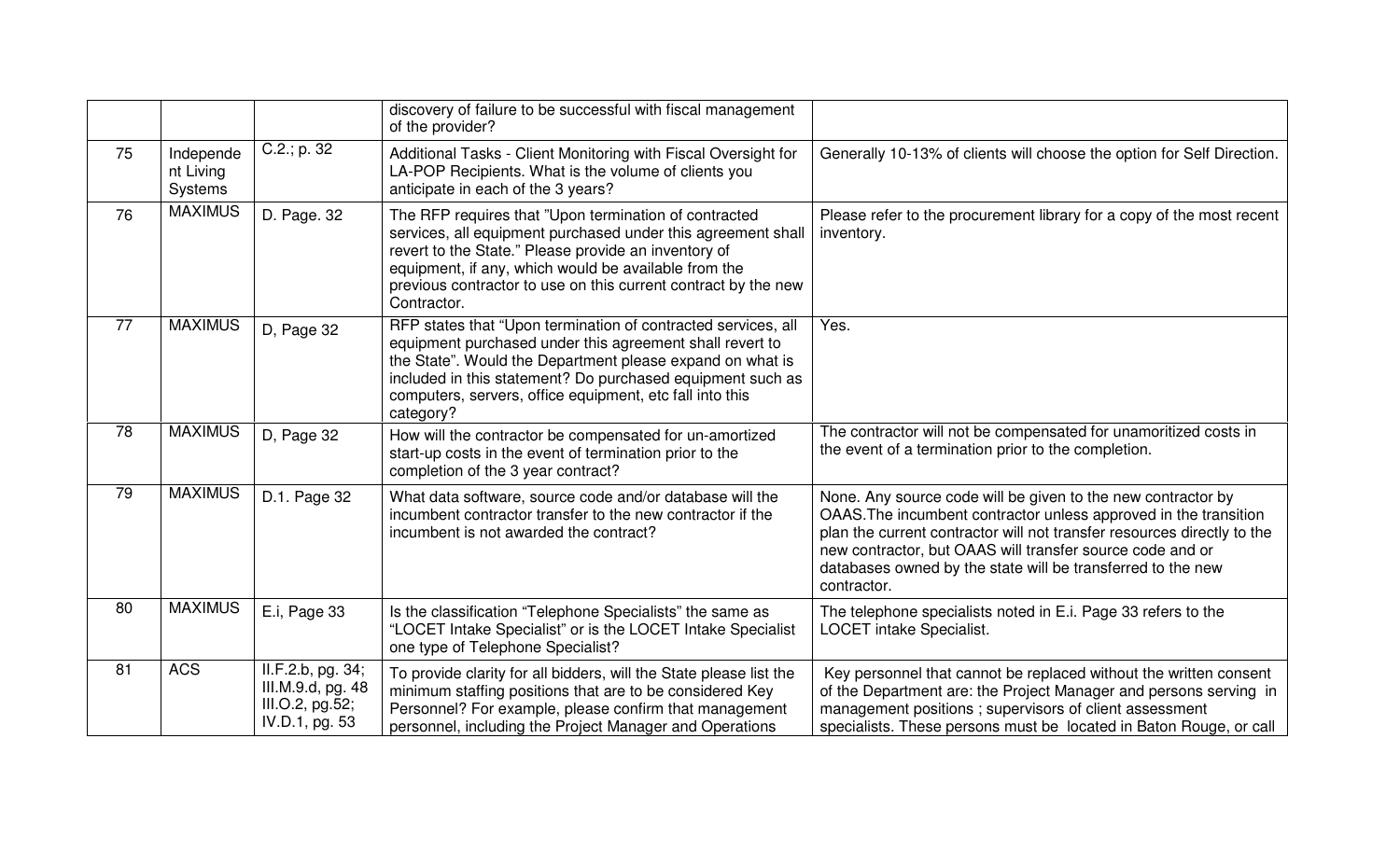|                 |                |                   | managers, are to be designated key personnel, full time,<br>located in Baton Rouge.                                                                                                                                                                                                                                                                                                                                                                                                                                                                                                                                                                                                                                                                                                                                                                                    | center or similar proximity. Please see page 47 item 7.                                                                                                                                                                                                                                                                                                                                                                                                                                                                                                                                  |
|-----------------|----------------|-------------------|------------------------------------------------------------------------------------------------------------------------------------------------------------------------------------------------------------------------------------------------------------------------------------------------------------------------------------------------------------------------------------------------------------------------------------------------------------------------------------------------------------------------------------------------------------------------------------------------------------------------------------------------------------------------------------------------------------------------------------------------------------------------------------------------------------------------------------------------------------------------|------------------------------------------------------------------------------------------------------------------------------------------------------------------------------------------------------------------------------------------------------------------------------------------------------------------------------------------------------------------------------------------------------------------------------------------------------------------------------------------------------------------------------------------------------------------------------------------|
| 82              | Amerigrou<br>р | Section III.M.8.a | Section III. M.8.a requires the proposal to include information<br>regarding previous projects and experience. Please confirm<br>that experience of affiliated companies (e.g. companies<br>under the same ownership) is acceptable for inclusion in this<br>response. National companies with Medicaid experience<br>typically establish a new subsidiary in each of the markets<br>they operate in to establish a local health plan and domestic<br>company to apply for licensure and contract with state<br>partners. It makes sense to allow respondents to list<br>experience of affiliated companies, as this experience with<br>Medicaid managed care and other publicly funded programs<br>will support and greatly benefit any new health plan We<br>believe it is the State's intent to capitalize on the years of<br>experience of national organizations. | If information on experience on previous projects provided is<br>related to affiliated companies, this and the nature of the affiliation<br>and its relevance to the current project must be clearly noted and<br>explained.                                                                                                                                                                                                                                                                                                                                                             |
| $\overline{83}$ | <b>MAXIMUS</b> | F.1.g Page 35     | In Section F the RFP states, "Contractor will be assessed<br>\$50.00 per day for each day beyond the 3rd day that a<br>LOCET letter is not mailed out." While section B.2.e, states,<br>"The Contractor shall mail 100% within 3 business days from<br>printing date." What date is Part F.1.g based from and is the<br>LOCET letter mailing measured in calendar days or business<br>days?                                                                                                                                                                                                                                                                                                                                                                                                                                                                            | Per RFP page 23, II.B.2.e, the contractor shall generate notices on<br>the LOCET completion date. Per RFP page 7, Glossary, LOCET<br>completion date, is the date the intake specialist activates the<br>Complete button on an OPTS LOCET. For those LOCETs which<br>require a Medical Deterioration review, per RFP page 23, this<br>review shall be completed within 5 business days after receipt of<br>the Medical Deterioration information. LOCET OPTS Verification<br>Screen data will be input when this review is complete. A second<br>notice will be generated at this point. |
| 84              | <b>MAXIMUS</b> | F.2, Page 35      | This section indicates that there is a "cure period" during<br>which time the contractor can correct any deficiency and<br>avoid liquidated damages. However, this section also states<br>that liquidated damages will start to accumulate immediately<br>upon contractor's deficiency. Please explain the cure process<br>and timeline.                                                                                                                                                                                                                                                                                                                                                                                                                                                                                                                               | The cure process allows for the contractor to correct a deficiency<br>within a specified timeline. The cure timelines will be dependent on<br>factors such as those noted in page 35-36 item F.2.                                                                                                                                                                                                                                                                                                                                                                                        |
| 85              | <b>MAXIMUS</b> | H. Page 37        | Please describe the technical platform/software and specific<br>functionality of the following state systems:                                                                                                                                                                                                                                                                                                                                                                                                                                                                                                                                                                                                                                                                                                                                                          | a. The Electronic Medicaid Eligibility Verification System (eMEVS)<br>Web Application provides a secure web-based tool for low-volume                                                                                                                                                                                                                                                                                                                                                                                                                                                    |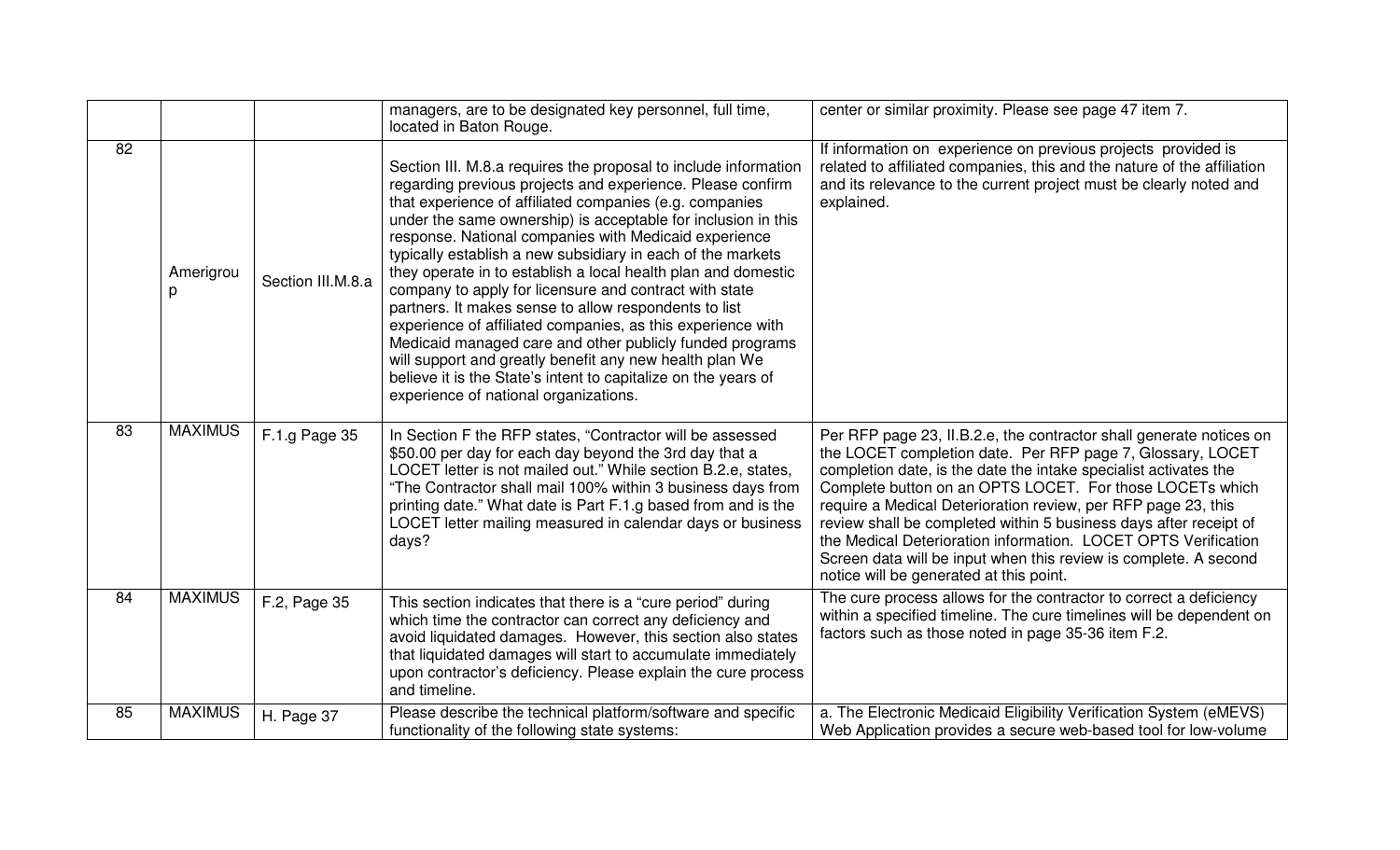|    |                |            | a. Electronic Medicaid Eligibility Verification System<br>(EMEVS)<br>b. OPTS for participant demographics and LOCET<br>c. Telesys® for MDS HC<br>d. OAAS Designated Automated Plan of Care Statewide                                                                                                                             | providers who do not work with a switch vendor to verify Medicaid<br>eligibility information. The application is accessible to providers who<br>Internet access using a recent version of either Netscape Navigator<br>or Internet Explorer browser software. Access to the eMEVS web<br>user application is controlled by login ID and password. DHH<br>determines who is an authorized<br>user and defines user access capabilities.<br>b. The OPTS system runs on a SQL Server 2008 database with a<br>web front-end. Its main function is to collect demographic<br>information about clients and feed that information to TeleSys.<br>OPTS is houses the LOCET screening data. It wil also produce<br>letters that need to be sent to various clients.<br>c. and d. TeleSys runs on a SQL Server 2000 database with a<br>Windows application as the front-end. The front-end application<br>uses a Rapid Application Development (RAD) tool and the .NET<br>framework. The purpose of this system is to collect MDS-HC<br>information about clients established in OPTS. TeleSys also houses<br>the LTPCS plan of care at the present time. |
|----|----------------|------------|----------------------------------------------------------------------------------------------------------------------------------------------------------------------------------------------------------------------------------------------------------------------------------------------------------------------------------|--------------------------------------------------------------------------------------------------------------------------------------------------------------------------------------------------------------------------------------------------------------------------------------------------------------------------------------------------------------------------------------------------------------------------------------------------------------------------------------------------------------------------------------------------------------------------------------------------------------------------------------------------------------------------------------------------------------------------------------------------------------------------------------------------------------------------------------------------------------------------------------------------------------------------------------------------------------------------------------------------------------------------------------------------------------------------------------------------------------------------------------------------|
| 86 | <b>MAXIMUS</b> | H. Page 37 | The RFP requires that in addition to the systems named in<br>the question immediately above in a.-d., the Contractor must<br>"Utilize the following software and data base systems, and<br>others as required by OAAS". Please describe the technical<br>platform/software and specific functionality of these other<br>systems. | Please see answer #85.                                                                                                                                                                                                                                                                                                                                                                                                                                                                                                                                                                                                                                                                                                                                                                                                                                                                                                                                                                                                                                                                                                                           |
| 87 | <b>MAXIMUS</b> | N. Page 40 | Is the 10% retainage the only funds withheld on a monthly<br>basis or is there potential for additional withheld funds each<br>month depending on meeting the objectives and deliverables<br>as described in this section?                                                                                                       | There is the potential for additional funds to be withheld depending<br>on meeting the objectives and deliverables. Please see liquidated<br>damages section F., pages 34-35.                                                                                                                                                                                                                                                                                                                                                                                                                                                                                                                                                                                                                                                                                                                                                                                                                                                                                                                                                                    |
| 88 | <b>MAXIMUS</b> | N. Page 40 | How are the administrative costs reimbursed to the<br>contractor? Will payments be made on a fixed price basis<br>(monthly based on the annual administrative costs in the cost<br>proposal)? If not how are they reimbursed?                                                                                                    | The administrative costs will be reimbursed to the contractor based<br>on the annual fixed price submitted in the proposal and divided by<br>12 (monthly).                                                                                                                                                                                                                                                                                                                                                                                                                                                                                                                                                                                                                                                                                                                                                                                                                                                                                                                                                                                       |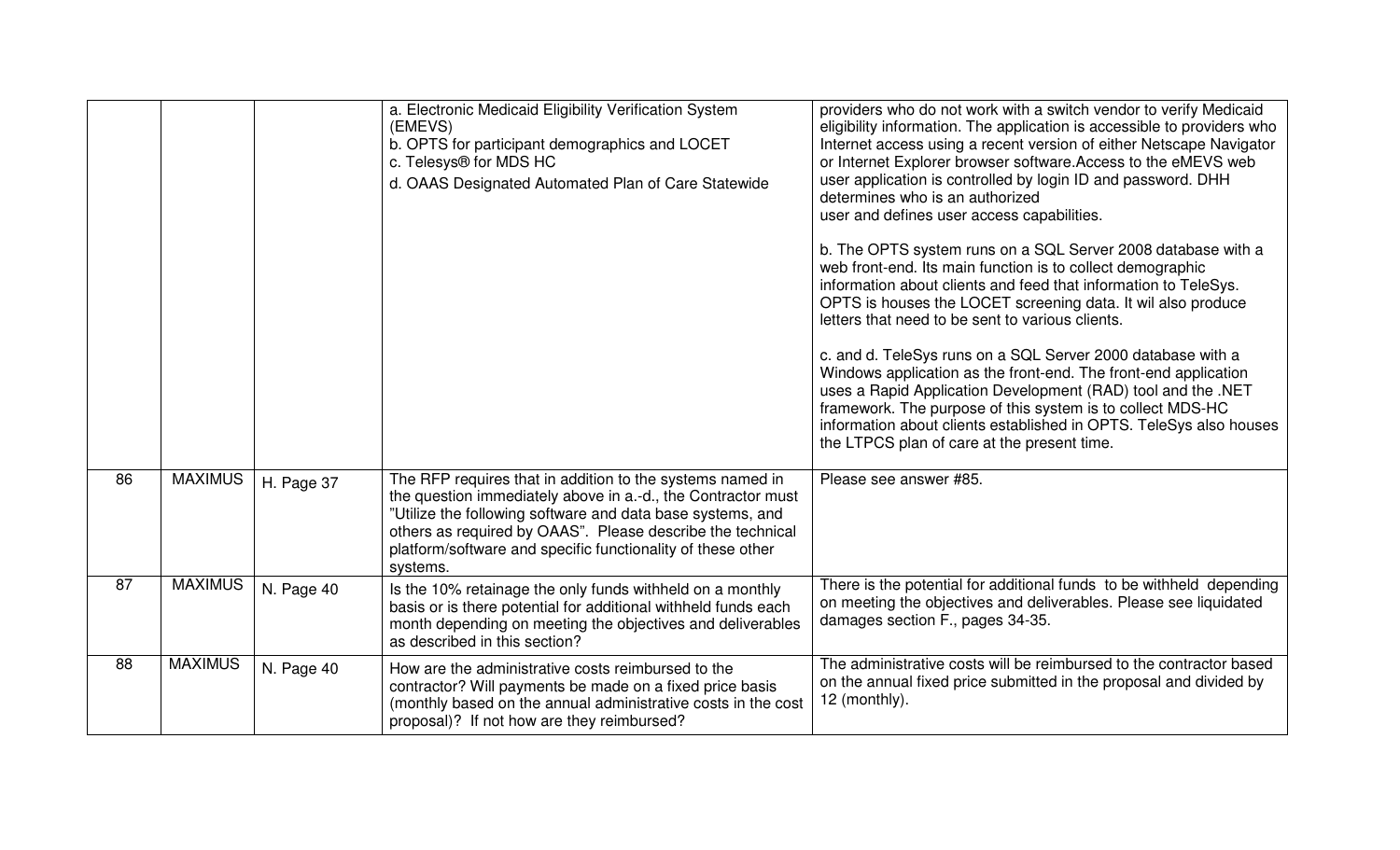| 89 | <b>MAXIMUS</b>          | N, Page 40                          | The department contract monitor will review invoices vs.<br>Per this section the contractor will be paid on a monthly basis<br>department data and rfp requirements to determine payment<br>based on meeting the objectives and deliverables for all<br>amount.<br>components required under the contract and achievement of<br>key performance standards. Please define the monthly<br>acceptance process. |                                                                                                              |
|----|-------------------------|-------------------------------------|-------------------------------------------------------------------------------------------------------------------------------------------------------------------------------------------------------------------------------------------------------------------------------------------------------------------------------------------------------------------------------------------------------------|--------------------------------------------------------------------------------------------------------------|
| 90 | <b>MAXIMUS</b>          | N, Page 40                          | Will the Department consider releasing retainage payments<br>on a quarterly basis rather than an annual basis?                                                                                                                                                                                                                                                                                              | No.                                                                                                          |
| 91 | Amerigrou<br>D.         | Section II.N<br>Page 40             | Section II.N. identifies that an annual 10% retainage will be<br>established under the contract. Will the Department please<br>identify specific performance measures that the release of<br>these funds will be contingent on?                                                                                                                                                                             | The department will determine release based on contractor<br>performance.                                    |
| 92 | <b>ACS</b>              | III. J. 6, pg. 43                   | Would OAAS prefer that the redacted version of the proposal<br>be submitted in an electronic version only?                                                                                                                                                                                                                                                                                                  | Please submit all documents as instructed in Section III. J.6., page<br>43.                                  |
| 93 | <b>ACS</b>              | $\overline{\text{III.K.}}$ 1, pg 43 | Requirement III.K.1 states that bidders should provide an<br>"item by item response to" the RFP. However, Sections III.L<br>and III.M outline and direct bidders on the content to include<br>in the proposal, including responding to Section II, Scope of<br>Work. Please confirm that bidders do not need to provide<br>item by item responses to the information in RFP Sections I<br>and IV.           | Correct. Section 1 (general information) and Section IV (contract<br>information) do not require a response. |
| 94 | <b>ACS</b>              | III.M.5.c.1, pg.<br>44              | In this requirement, is OAAS asking for the location of the<br>project office or the bidder's corporate location?                                                                                                                                                                                                                                                                                           | The project office.                                                                                          |
| 95 | E Q Health<br>Solutions | 43. III.K.1                         | The RFP asks for an item-by-item response; Does this mean<br>the offeror should respond directly to all of the items included<br>in section M. Proposal Content?                                                                                                                                                                                                                                            | Yes.                                                                                                         |
| 96 | E Q Health<br>Solutions | III.M.6.f & g.<br>Page 46           | Item f and g appear to be the same. Is there a missing item?<br>Also, could the state clarify what it is looking for when it asks<br>the offeror to, "Demonstrate an understanding of, and ability<br>to implement, the various types of organizational strategies to<br>be integrated within the day to day operations, which are<br>critical in organizing their functioning and maximizing               | See addeda item #5.                                                                                          |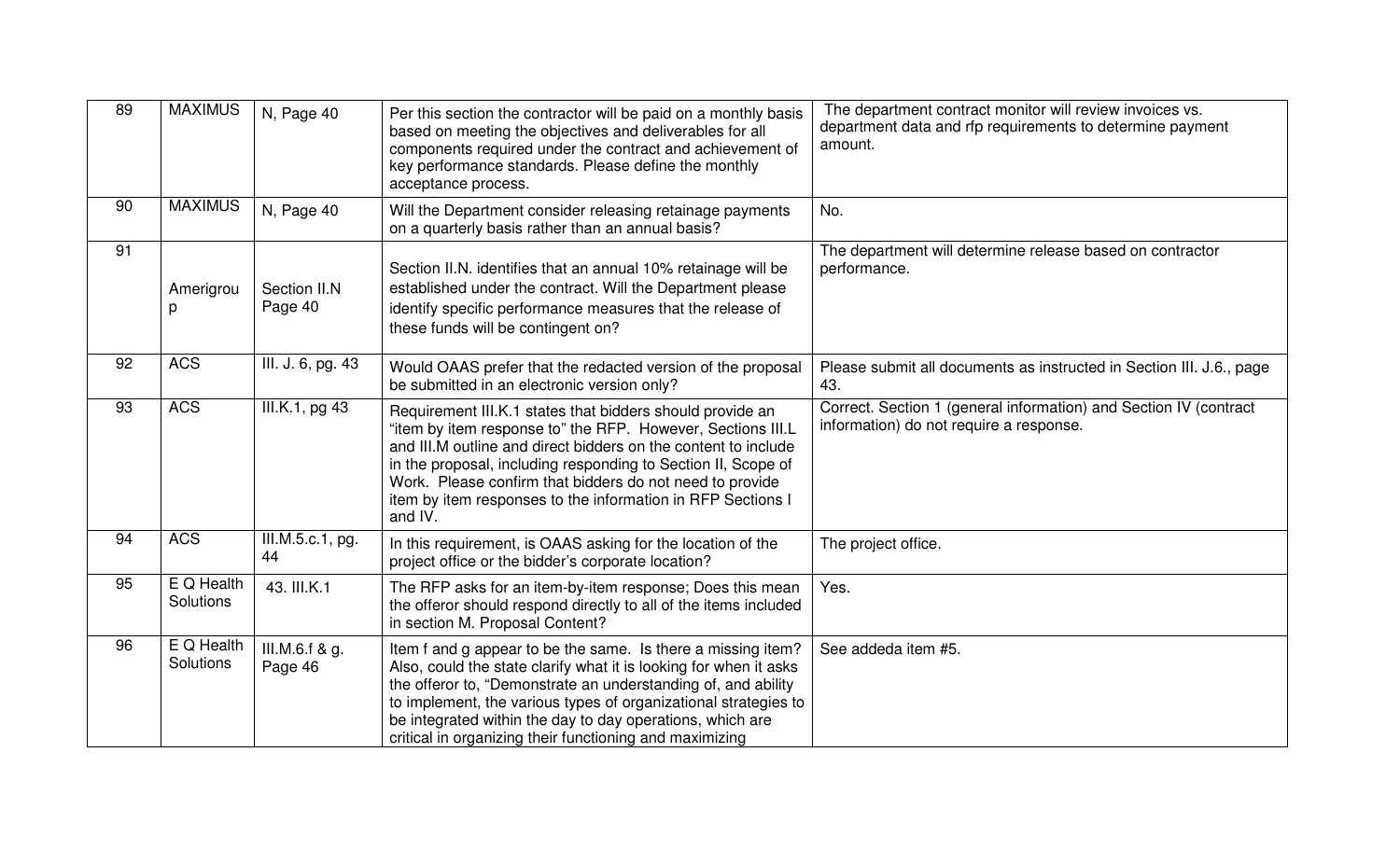|     |                           |                                        | productivity."                                                                                                                                                                                                                                                                                                                                                                                                                                                                                                                                                                                                                      |                                                                                                                                                         |
|-----|---------------------------|----------------------------------------|-------------------------------------------------------------------------------------------------------------------------------------------------------------------------------------------------------------------------------------------------------------------------------------------------------------------------------------------------------------------------------------------------------------------------------------------------------------------------------------------------------------------------------------------------------------------------------------------------------------------------------------|---------------------------------------------------------------------------------------------------------------------------------------------------------|
| 97  | <b>ACS</b>                | III.M.6.f, pg. 46<br>III.M.6.g, pg. 46 | It appears that RFP requirements 6.f. and 6.g. are duplicates.<br>Please confirm if this duplication resulted in another<br>requirement(s) being inadvertently omitted?                                                                                                                                                                                                                                                                                                                                                                                                                                                             | See addendum Item #5.                                                                                                                                   |
| 98  | E Q Health<br>Solutions   | III.M.6.k.<br>Page 46                  | Can the state clarify what is means by, "Address proposed<br>method of real time connectivity for purposes described in<br>this RFP?"                                                                                                                                                                                                                                                                                                                                                                                                                                                                                               | Describe how the bidder intends to connect electronically in order<br>to perform the electronic functions noted in this RFP.                            |
| 99  | E Q Health<br>Solutions   | III.M.6.d<br>Page 46                   | How does item "d. Provide a written discussion of the work<br>plan addressing process flow, time frames for each<br>component; how findings will be addressed in the process;<br>and the ability to maintain the work plan schedule (i.e.<br>drawing on firm resources, training, etc.) differ from item "m.<br>Explain processes that will be implemented in order to<br>complete all tasks and phases of the project in a timely<br>manner, as outlined within Section II. Include charts and<br>graphs which reflect the work plan in detail." Would it be<br>acceptable for the offeror to address these two items<br>together? | Each item of these sections should be addressed. The contractor<br>should determine the most effective and clear manner of<br>addressing both sections. |
| 100 | <b>MAXIMUS</b>            | M. 6.f.-g Page<br>46                   | Please confirm that f and g are the same and "g" should be<br>deleted and the remaining subsections renumbered.                                                                                                                                                                                                                                                                                                                                                                                                                                                                                                                     | See addendum #5.                                                                                                                                        |
| 101 | <b>MAXIMUS</b>            | M.7 Page 47                            | Would a lease for call center space be sufficient to meet this<br>requirement, if the proposer does not have a call center<br>already established and plans to create such a call center in<br>the identified lease space?                                                                                                                                                                                                                                                                                                                                                                                                          | Yes.                                                                                                                                                    |
| 102 | $E$ Q Health<br>Solutions | III.M.7<br>Page 47                     | Item 7 on page 47 does appears to fall between two sections<br>identified in the proposal outline on page 44. Should the<br>response on the call center location be included in the work<br>plan/execution or the corporate experience section of the<br>proposal?                                                                                                                                                                                                                                                                                                                                                                  | The Call Center location should be included in the Work<br>Plan/Execution section of the proposal.                                                      |
| 103 | E Q Health<br>Solutions   | III.M.7<br>Page 47                     | Would the state be willing to grant the 10 points to a proposal<br>from a vendor who: (a) has a physical location in Louisiana<br>that would allow for day travel to anywhere in the state that is<br>large enough to house a call center; (b) currently operates a                                                                                                                                                                                                                                                                                                                                                                 | Please refer to page 47, Item II.M.7. of the RFP.                                                                                                       |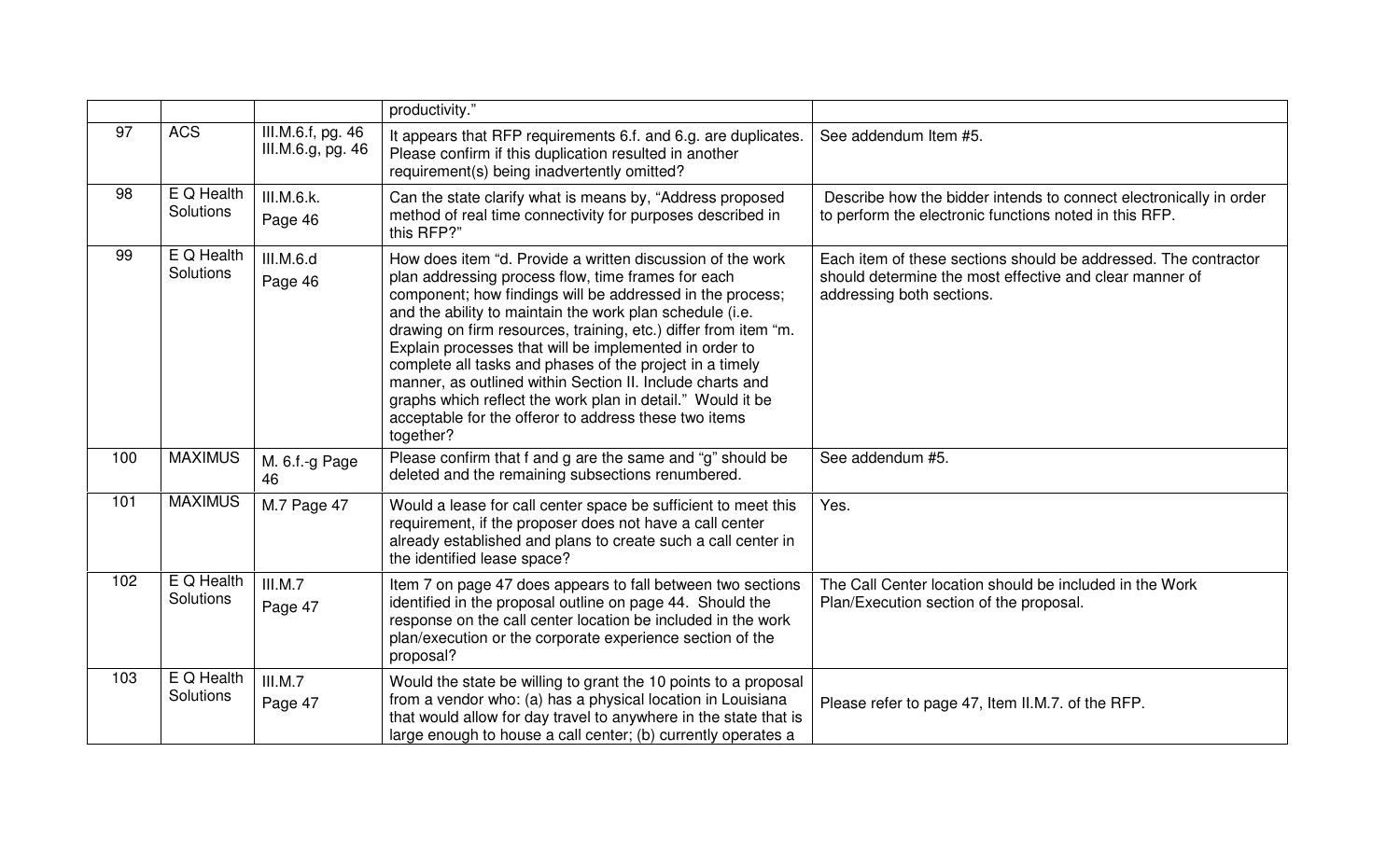|     |                                                                  |                                                              | call center in another state; and (c) could build the call center<br>infrastructure within the Louisiana location within one month<br>of contract award (well in advance of the proposed<br>implementation date)?                                                                                                                                                                                                                                                                |                                                                                                                                                                                                                                                                                                                                                                                                                                                                                      |
|-----|------------------------------------------------------------------|--------------------------------------------------------------|----------------------------------------------------------------------------------------------------------------------------------------------------------------------------------------------------------------------------------------------------------------------------------------------------------------------------------------------------------------------------------------------------------------------------------------------------------------------------------|--------------------------------------------------------------------------------------------------------------------------------------------------------------------------------------------------------------------------------------------------------------------------------------------------------------------------------------------------------------------------------------------------------------------------------------------------------------------------------------|
| 104 | <b>MAXIMUS</b>                                                   | M.12.a, Page 49                                              | Is it the expectation that the bidder will spread the cost of<br>implementation of the required programs over the 3 year<br>contract period?                                                                                                                                                                                                                                                                                                                                     | Costs should be shown in the year in which they are incurred.                                                                                                                                                                                                                                                                                                                                                                                                                        |
| 105 | <b>ACS</b>                                                       | III. M. 11.C, pg.<br>49                                      | Would OAAS prefer that requested financial information be<br>submitted in an electronic version only?                                                                                                                                                                                                                                                                                                                                                                            | Please submit the information as requested on page 49.                                                                                                                                                                                                                                                                                                                                                                                                                               |
| 106 | Amerigrou<br>p                                                   | Section IV.9<br>Page 54                                      | Please confirm that bidders are not required to hold a<br>Medical Necessity Review Organization license issued by the<br>Louisiana Department of Insurance to perform the services<br>under the contract.                                                                                                                                                                                                                                                                        | The contractor shall be responsible for contacting the Department<br>of Insurance to determine whether the license is required to perform<br>the duties of this contract. The laws governing medical necessity<br>review organizations can be found in Chapter 7 of Title 22 of<br>theLouisiana Revised Statutes (LRS 22:3070 et seq.). For your<br>convenience, a copy of the statutes and rules are available on the<br>Department of Insurance's web page at www.ldi.state.la.us. |
| 107 | <b>MAXIMUS</b>                                                   | Attachment IV:<br>Pricing forms,<br>Pages 64-67              | To be clear, vendors are submitting a price for the<br>administrative costs, and a separate price per assessment?<br>Please confirm that we are to provide mutually exclusive<br>prices, with no cost element being placed in both price<br>points.                                                                                                                                                                                                                              | Yes, Please see addendum #6 with templates. You ar to provide<br>two mutually exclusive prices with no cost element being placed in<br>both price points.                                                                                                                                                                                                                                                                                                                            |
| 108 | <b>ACS</b>                                                       | <b>Attachment IV</b><br>Cost and Pricing<br>Template         | Please confirm that "Grand Total Proposed Cost" on the final<br>page of Attachment IV Cost and Pricing Template should not<br>include costing for the 2 additional tasks (and only include<br>the totals for assessments and administrative costs).                                                                                                                                                                                                                              | See page 50 d. Proposer shall submit a separate cost and pricing<br>analysis for the possible additional tasks described in Section II.C,<br>which are client Monitoring and Client Monitoring with Fiscal<br>Oversight for LA-POP recipients                                                                                                                                                                                                                                        |
| 109 | <b>INDEPEN</b><br><b>DENT</b><br><b>LIVING</b><br><b>SYSTEMS</b> | Attachment IV;<br>p. 64-66 and<br>Attachment VI;<br>p. 69-71 | The "Est. number of initial MDS-HC home visit assessments<br>" in Attachment VI Activity Counts show a decline from year<br>2008 to 2009 to 2010. Whereas the plus "Est. number of<br>MDS-HC reassessments " show a yearly increase. Why are<br>the assessments going down and the reassessments going<br>up? How did that impact the face-to-face assessment<br>projections in Attachment IV for Year 1, 2, and 3 which we<br>assume to be a total of these to activity counts? | Initial assessments decreased from one year to the next because<br>the number of new enrollees was less in those years. The<br>reassessments increased because total enrollment in the program<br>increased each year, thus more participants required a<br>reassessment.<br>Total number of face $-$ to $-$ face assessments would be initial<br>assessments plus reassessments.                                                                                                    |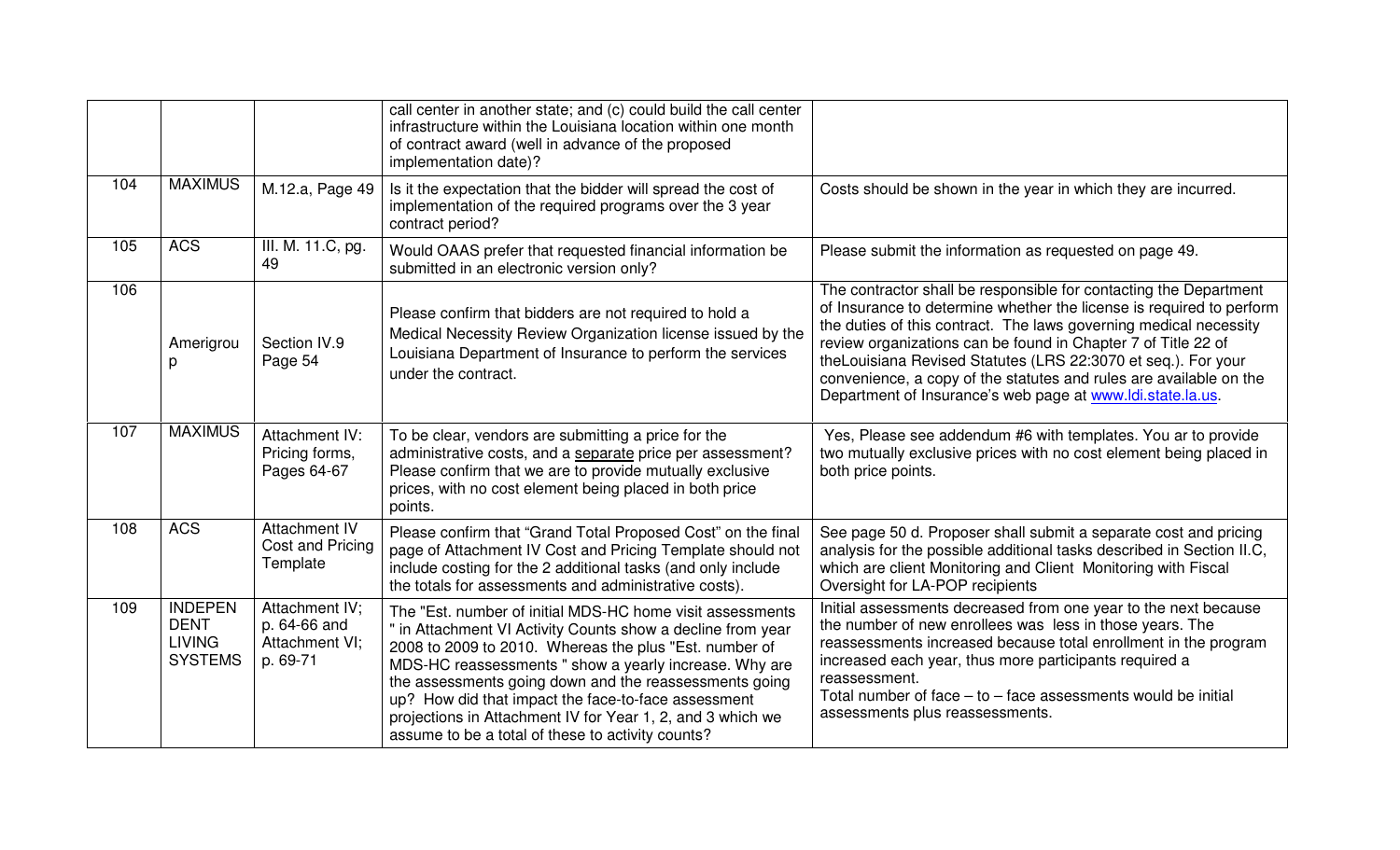| 110  | <b>MAXIMUS</b>                                                   | Attachment IV:<br>Pricing forms,<br>Pages 64-67              | For non-incumbents, should start up costs be included in<br>administrative costs, or in the per-assessment costs, or both?                                                                                                                                                                                                                                                                                                                | It is up to the responder to determine if the start up cost is<br>administrative or assessment related. See page 50.                                                                              |
|------|------------------------------------------------------------------|--------------------------------------------------------------|-------------------------------------------------------------------------------------------------------------------------------------------------------------------------------------------------------------------------------------------------------------------------------------------------------------------------------------------------------------------------------------------------------------------------------------------|---------------------------------------------------------------------------------------------------------------------------------------------------------------------------------------------------|
| 111  | WorldNet<br><b>Services</b>                                      | Attachment IV<br>Cost and Pricing<br>Template. Page<br>64-67 | Cost analysis tool identifies adminsitrative services and cost<br>for assessment. As the billable event trigger appears to be<br>the assessment cost, will you consider a separate fee<br>schedule for intake, referral and adminstration of the LOCET<br>tool? If no, what is the yearly volume for intake, referral and<br>administration of the LOCET tool? What percentage of these<br>same individuals do not receive an assessment? | No, OAAS will not consider a separate fee schedule.<br>See the activity counts in Attachment VI.<br>At least 3 percent do not receive assessments.                                                |
| 112  | <b>INDEPEN</b><br><b>DENT</b><br><b>LIVING</b><br><b>SYSTEMS</b> | Attachment VI;<br>p. 69                                      | Year 2008 Activity Counts Total for 8 Regions does not sum<br>accurately for the numbers indicated in the respective<br>Regions. For instance "Est. number of applications for NF<br>admission (received by OAAS)" shows total of 17,609 but<br>actually totals to 15,563. Can you offer insight or corrective<br>totals?                                                                                                                 | See addendum item #7 for corrected totals.                                                                                                                                                        |
| 113  | Independe<br>nt Living<br>Systems                                | Attachment VI;<br>p. 69-71                                   | Activity Counts - "Est. number of active care plans for LT-<br>PCS only recipients" had significant increase in 2010<br>compared to 2008 and 2009. What is the projected number<br>of "Est. number of active care plans for LT-PCS only<br>recipients " for Year 1, 2, & 3? Will new programs coming on<br>line impact be included in your estimates?                                                                                     | OAAS cannot predict new program volume or additional waiver<br>slots. Currently there are no implementation plans which would<br>significantly impact these estimates.                            |
| 113a | <b>MAXIMUS</b>                                                   | Attachment VI,<br>Page 69                                    | For Activity $-$ 2008, the totals for the 8 regions appear to be<br>incorrect in some cases. Please clarify.                                                                                                                                                                                                                                                                                                                              | See addendum item #7 for corrected totals.                                                                                                                                                        |
| 114  | <b>MAXIMUS</b>                                                   | Attachment VI.<br>Page 69                                    | What is the difference between LOCETs "initiated" and<br>"performed"?                                                                                                                                                                                                                                                                                                                                                                     | LOCETS performed refers to those LOCETS completed.<br>Not all LOCETS initiated are completed for various reasons<br>(informant does not have enough info, something happens to the<br>call, etc.) |
| 115  | <b>MAXIMUS</b>                                                   | Attachment VI,<br>Page 69-71                                 | The tables list information for Single Point of Entry calls only<br>for 2008. Is any more recent information available?                                                                                                                                                                                                                                                                                                                   | See page 70 (Jan-Dec 2009); See page 71 (Jan -June 2010)                                                                                                                                          |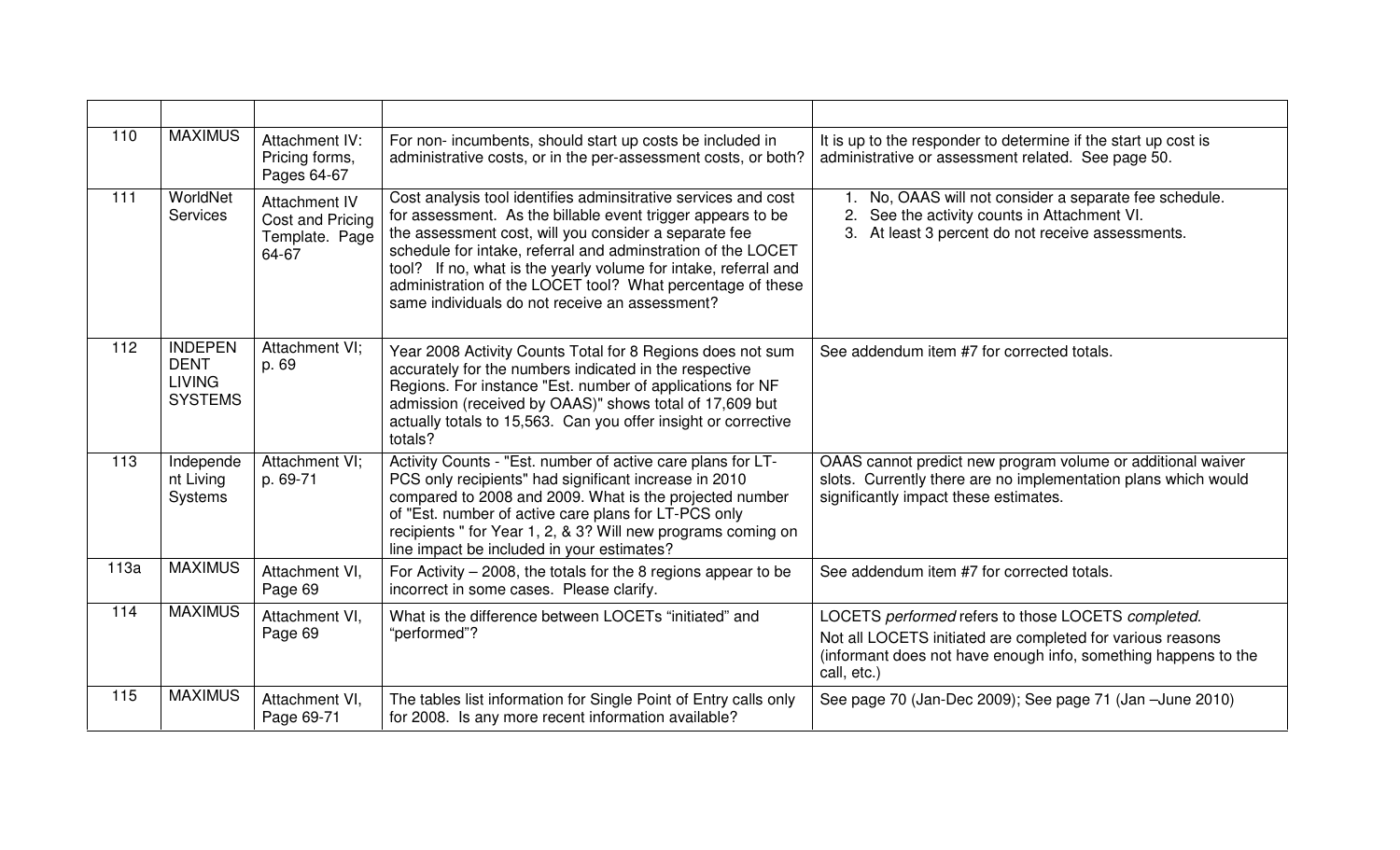| 116 | <b>MAXIMUS</b>                                                   | Attachment VI,<br>Page 69-71 | Do the numbers shown in the tables reflect calls received or<br>answered?                                                                                                                                                                                                                                      | This question is unclear. The tables reflect the number of inbound<br>calls.                                                                                                                                                                                                                                                                                                                                                                         |
|-----|------------------------------------------------------------------|------------------------------|----------------------------------------------------------------------------------------------------------------------------------------------------------------------------------------------------------------------------------------------------------------------------------------------------------------|------------------------------------------------------------------------------------------------------------------------------------------------------------------------------------------------------------------------------------------------------------------------------------------------------------------------------------------------------------------------------------------------------------------------------------------------------|
| 117 | <b>MAXIMUS</b>                                                   | Attachment VI,<br>Page 71    | Does the number of active care plans for LT-PCS only<br>recipients take into account care plans developed upon initial<br>assessments and reassessments?                                                                                                                                                       | The number of active care plans for LT-PCS is a count of all<br>enrolled recipients during the time period, regardless of whether<br>they are in their initial year or a subsequent (reassessment year).<br>This measure gives an unduplicated count of LT-PCS recipients<br>during the time period.                                                                                                                                                 |
| 118 | <b>MAXIMUS</b>                                                   | Attachment VI,<br>Page 71    | Are there any activity counts related to outbound calls made<br>for follow-up, clarifications, and returned messages?                                                                                                                                                                                          | Please see the Procurement Library.                                                                                                                                                                                                                                                                                                                                                                                                                  |
| 119 | <b>INDEPEN</b><br><b>DENT</b><br><b>LIVING</b><br><b>SYSTEMS</b> | Attachment VI;<br>p. 72      | Activity Counts - "Total Recipients by Programs". How do<br>these numbers translate to activity counts related to specific<br>deliverables?                                                                                                                                                                    | This information is provided to allow the contractor to estimate total<br>costs, to determine how much of the workload is devoted to LT-<br>PCS, etc.                                                                                                                                                                                                                                                                                                |
| 120 | E Q Health<br>Solutions                                          |                              | Can we obtain copies of the 2005 "Louisiana's Plan for<br>Immediate Action: Providing Long-Term Care Choices for the<br>Elderly and People with Disabilities," and the 2007<br>"Louisiana's Plan for Choice in Long-Term Care:<br>Comprehensive Long-Term Care Reform Plan" mentioned on<br>page 13 of the RFP | Please see the procurement library for these documents.<br>They can also be found at these websites:<br>The 2005 plan can be found at<br>http://www.dhh.state.la.us/offices/publications/pubs-<br>105/Plan%20for%20Immediate%20Action.pdf<br>The 2007 plan can also be found on the OAAS website at :<br>http://www.dhh.state.la.us/offices/publications/pubs-<br>77/LA%20Plan%20for%20Choice%20in%20Long-<br>term%20Care%20 Full%20document web.pdf |
| 121 | $E$ Q Health<br>Solutions                                        |                              | Can the state provide more information on its Aging and<br>Disability Resource Center (ADRC) and how it envisions that<br>the ADRC will intersect with the LTC-AS scope?                                                                                                                                       | There are 9 ADRC's in the state of LA. Please see additional<br>information at the website: http://goea.louisiana.gov/ The ADRC<br>hosts the LouisianaAnswers and SenioRX Web sites,<br>which provides information about long-term planning and facilitates<br>access to resources and provides assistance with obtaining low<br>cost or free prescriptions. The ADRCs may be a resource for the                                                     |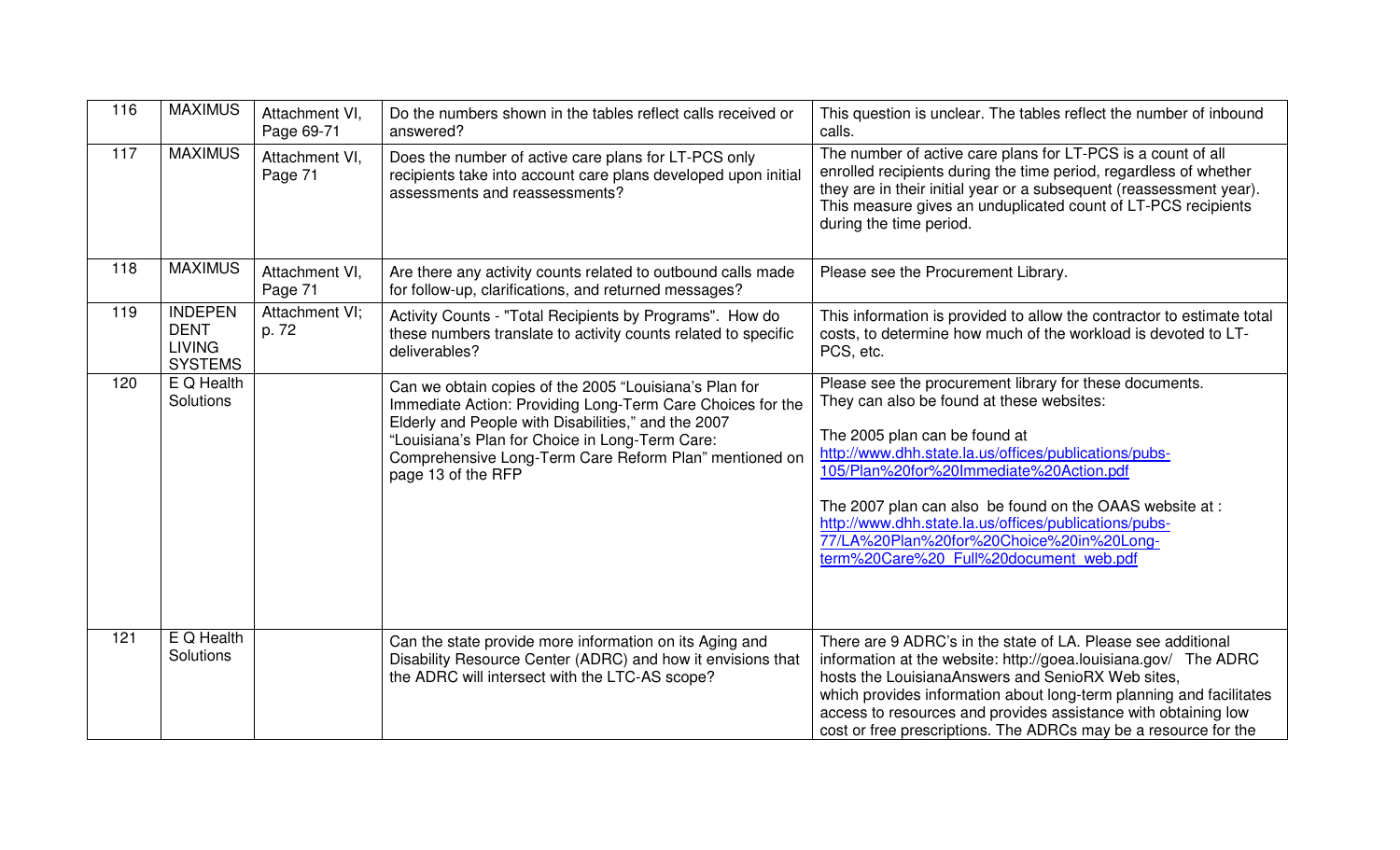|     |                         |                                                                                                                                                                                                                                                                                                     | LTC-AS contractor in providing information on local resources and<br>programs. The Capital Area Region 2 SPOE is in the Capital Area<br>ADRC umbrella.                                                                                                                                                  |
|-----|-------------------------|-----------------------------------------------------------------------------------------------------------------------------------------------------------------------------------------------------------------------------------------------------------------------------------------------------|---------------------------------------------------------------------------------------------------------------------------------------------------------------------------------------------------------------------------------------------------------------------------------------------------------|
| 122 | E Q Health<br>Solutions | Does the state anticipate that all of the LOCET screens will<br>be done telephonically? If no, what portion would need to be<br>done in person?                                                                                                                                                     | Yes. The LOCET screening is done by the LTC-AS contractor<br>completely by telephone.                                                                                                                                                                                                                   |
| 123 | E Q Health<br>Solutions | Can the state provide a full listing of the initial targeting<br>criteria (ITC)? Is there a form the state uses to collect this<br>information? Is this information typically gathered<br>telephonically at the same time the LOCET screen is done?                                                 | See Answer # 5.                                                                                                                                                                                                                                                                                         |
| 124 | E Q Health<br>Solutions | How will the LTC-AS make referrals for programs other than<br>LT-PCS (e.g., waivers, PACE)? Can the state help clarify the<br>LTC-AS' responsibilities in these cases? Will the LTC-AS<br>have access to average wait times to assist people in making<br>informed choices about their LTC options? | The LTC-AS contractor is responsible for recording the applicant's<br>program choices in the OPTS for HCBS including waivers and<br>PACE. In the instance of PACE, the applicant may or may not have<br>previously contacted the PACE program and is only calling the<br>contractor to receive a LOCET. |
|     |                         |                                                                                                                                                                                                                                                                                                     | Yes, the LTC-AS contractor will have access to the average wait<br>times on registries                                                                                                                                                                                                                  |
| 125 | E Q Health<br>Solutions | Does the state anticipate that almost all people who would go<br>on a wait list for a waiver would apply for LT-PCS?                                                                                                                                                                                | No.                                                                                                                                                                                                                                                                                                     |
| 126 | E Q Health<br>Solutions | Does the state anticipate that the LTC-AS will administer the<br>Relationships and Routines Map to all people who qualify for<br>LT-PCS? Can the state provide copies of these tools and<br>estimate time for completing them?                                                                      | The Relationships and routines maps are only preferred examples<br>of tools which can be used in development of a person centered<br>plan of care. Please see the procurement library for samples.                                                                                                      |
| 127 | E Q Health<br>Solutions | Can the state provide a copy of the Self-Direction<br>Assessment?                                                                                                                                                                                                                                   | Please see the Procurement Library for a DRAFT copy of the<br>Assessment.                                                                                                                                                                                                                               |
| 128 | E Q Health<br>Solutions | What portion of the LT-PCS denials go through the appeals<br>process? Can the state provide an estimate of the amount of<br>time the LT-PCS is likely spend supporting an appeal?                                                                                                                   | Proportions of appeals are difficult to estimate as the number of<br>applications varies. The estimated time devoted to appeals is<br>approximately 3 hours per appeal.                                                                                                                                 |
| 129 | E Q Health<br>Solutions | What information does the state maintain on LT-PCS<br>providers? How is this information stored? Is it in a<br>database that can be transferred to the LTC-AS?                                                                                                                                      | The Medicaid fiscal intermediary (currently Molina) houses and<br>maintains a provider locater tool data base.                                                                                                                                                                                          |